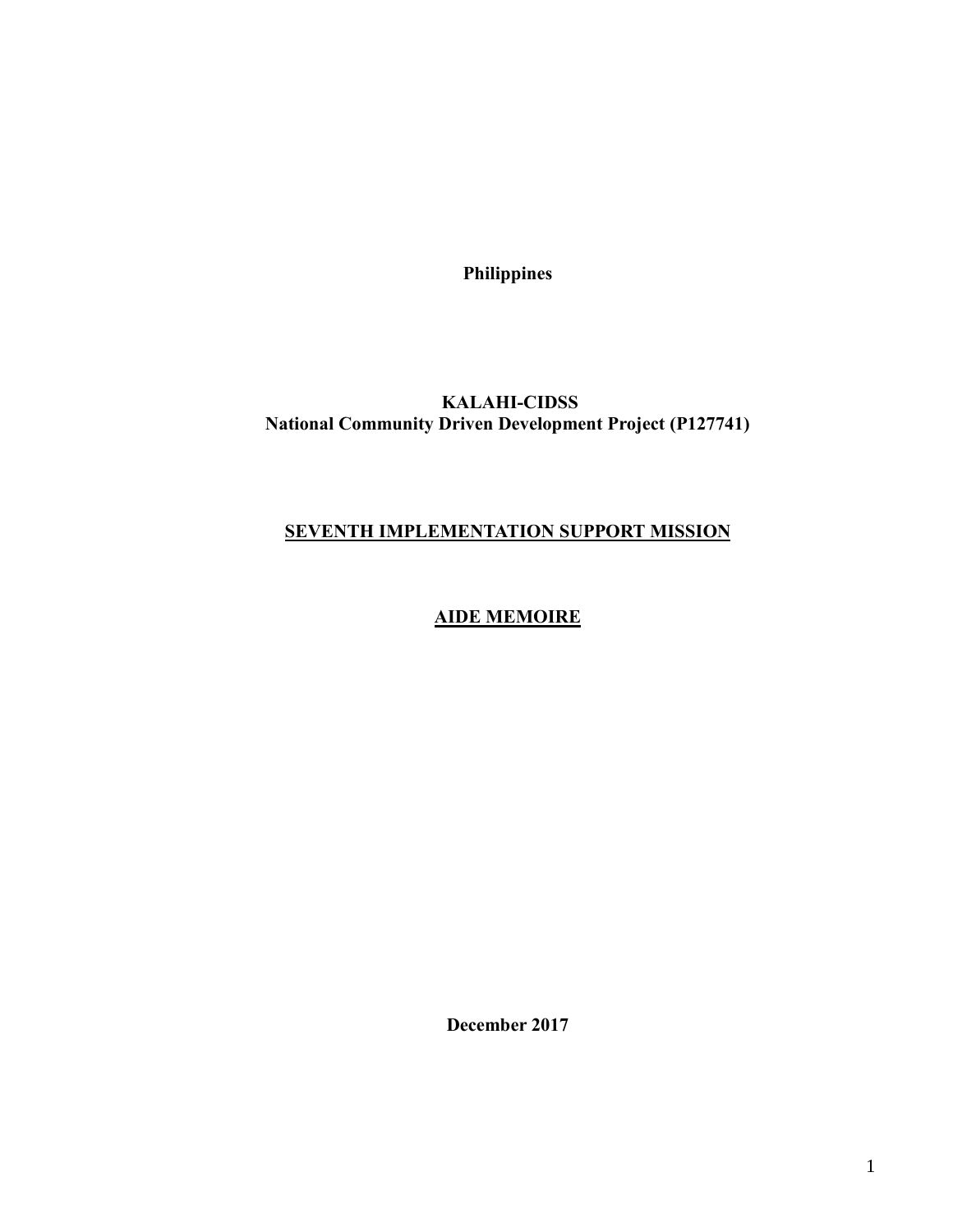# **I. BACKGROUND**

#### **A. Purpose and Objectives**

1. During the period of November 6-9, 2017 and December 11-15, 2017, the Department of Social Welfare and Development (DSWD), a World Bank Team and Asia Development Bank (ADB) Team jointly carried out an Implementation Support Mission (ISM) for the KALAHI-CIDSS National Community Driven Development Project (NCDDP). <sup>1</sup> Field visits were conducted in Regions I and III (WB) as well as in Region VII (ADB). Technical discussions were held with the National Project Management Team followed by a wrap-up meeting on December 15, 2017.<sup>2</sup> This Aide Memoire reflects the agreements reached and recommendations made in line with the Mission objectives.

2. The main objective of the Mission was to jointly review the progress made in achieving the Program's development objective as well as the key performance targets; and determine compliance to the Loan Covenant. Specific objectives of the mission included:

- a) Review the progress in implementing each project component and achieving key program targets;
- b) Discuss the status of the agreements reached during the Mid-term Review;
- c) Consolidate lessons in implementation so far with particular focus on:
	- i. managing transition from disaster response modality to regular community empowerment activity cycle (CEAC);
	- ii. differentiated implementation modality for conflict-affected areas; and
	- iii. modified project procedures to address the needs of indigenous groups and ensure greater gender sensitivity.
- d) Pursue dialogue on CDD institutionalization including discussions on convergence with other poverty reduction programs of DSWD and other agencies; and
- e) Firm up the strategic direction as well as the work and financial plans for the remaining program.

3. During the ISM, the Bank team met with DSWD officials and staff led by: Secretary-Officer-in-Charge Emmanuel A. Leyco; Undersecretary Ma. Lourdes Turalde-Jarabe; Director Alex Glova (National Project Manager); Mr. Karlo de Asis (Deputy National Manager for Technical Services and Mr. Amante Sabangan (Deputy National Manager for Operations). The Mission also acknowledges the participation of the representatives of the various memberagencies of the National Inter-Agency Project Implementation Team (NIAPIT).

4. The field visits involved consultations with Regional Project Management Teams; Area Coordination Teams; municipal mayors, members of the municipal *Sangguniang Bayan*;

 $\overline{a}$ 

<sup>1</sup> World Bank Team was composed of Pia Peeters, Ma. Loreto N. Padua (Task Team Leaders); Cecilia D. Vales (Lead Procurement Specialist); Tomas Sta. Maria (Financial Management Specialist); Maurice Andres Rawlins (Environmental Safeguards Specialist); Joma Lim (Environmental Safeguards Specialist); Corinne Canlas (Social Development Specialist) and Juliet Villegas (Social Safeguards Specialist). Juliette Wilson (Operations Officer) and Roberto Tordecilla (Sr. Safeguards Officer) also joined part of the Mission.

 $2$  Annex A.  $7<sup>th</sup>$  Implementation Support Mission. Program of Activities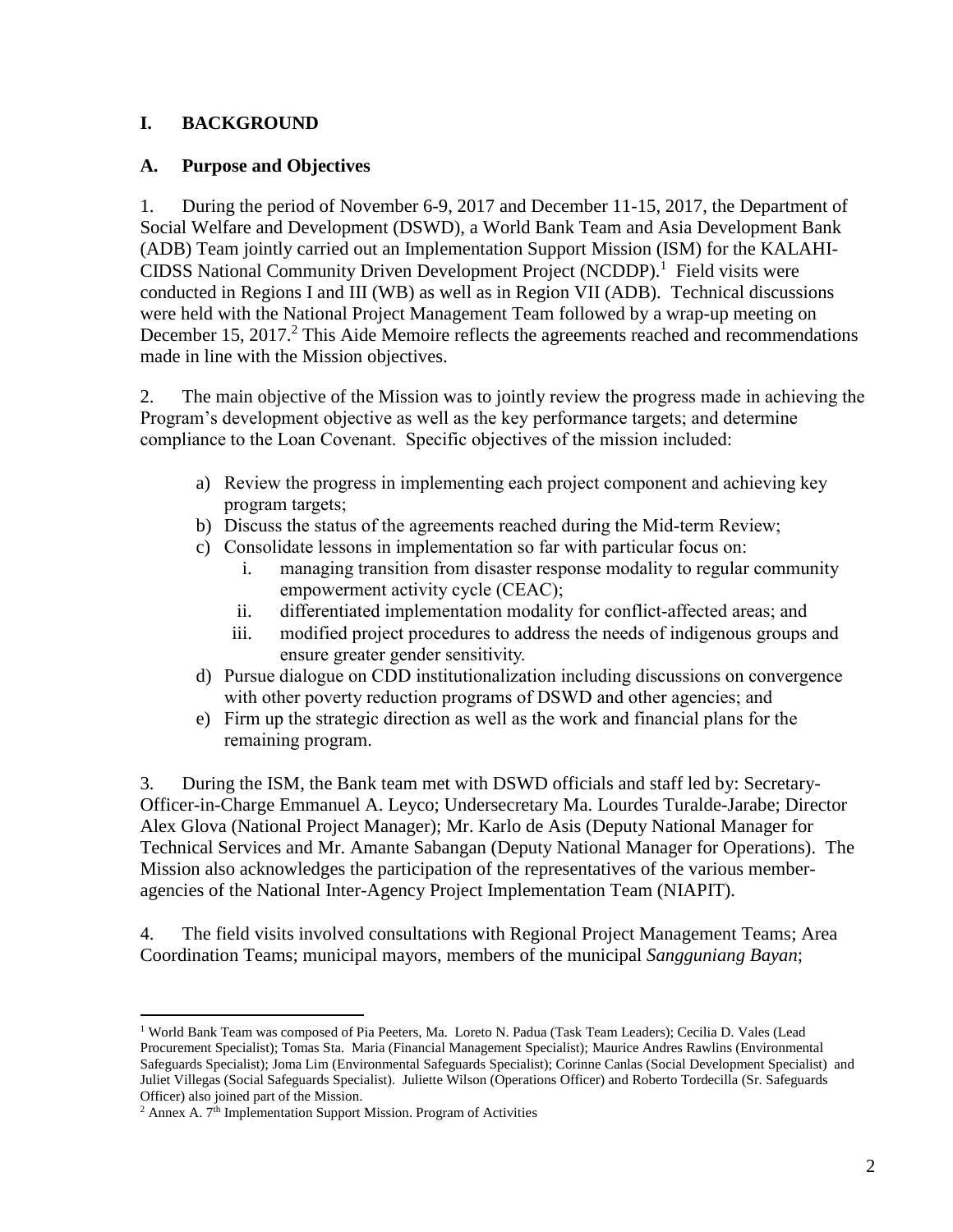members of the Municipal Inter-Agency Committees and Municipal Coordination Team; community officials and volunteers in 4 barangays covering 2 municipalities.

5. The Bank conveys its sincere appreciation to DSWD staff; local government officials and staff; and the KALAHI communities for their support and openness during the Mission.

# **II. MISSION FINDINGS**

# **A. Achievement of Development Objective and Key Performance Indicators**

6. As of October 31, 2017, NCDDP has covered a total of 18,760 barangays (villages) in 799 municipalities. These represent 95 percent of the target 19,647 villages and/or 94 percent of the target 847 municipalities. The Project has financed a total of 24,790 community sub-projects of which 76 percent has been completed. These community sub-projects reached approximately 4.9 million beneficiaries (53 percent of 8.4 million target).

5. **The Project continued to make progress in achieving its development objectives** as evidenced by the following status of key performance indicators as of end of October 2017 (please refer to Table 1. Key Performance Indicators):

- **The project has exceeded most of the PDO-level performance indicators.** Access to and utilization of major investments in covered municipalities have increased by an average of 8 percent across different types of community sub-projects, which is 2 percentage points near the target of 10 percent. Participation of households in barangay assemblies is at 76 percent which is beyond the target of 70 percent, indicating broadbased decision making. Moreover, marginalized groups in villages registered an average of 63 percent participation rate. Specifically, an average of 53 percent participation rate among indigenous peoples' household; 60 percent among women and 75 percent among grantees of the conditional cash transfer program (i.e., 4Ps), representing the poorest in the village.
- **Most of the established targets related to empowerment have been achieved**. Ninetyseven percent of the villages have prepared poverty reduction action plans in accordance with NCDDP participatory processes. Community-based committees and/or community volunteers have been capacitated to implement their priority sub-projects: 76 and 54 percent of community sub-projects were completed in accordance with the planned schedule and technical plans, respectively; and of the completed sub-projects, 97 percent passed the sustainability evaluation with satisfactory rating which is beyond the target of 85 percent. Female participation rate in community labor was at 21 percent, nearing the target of 25 percent.
- **The Project has also contributed to the enhancement in local governance** by providing a mechanism for closer engagement between the municipal local government units (MLGUs) and communities. The Project has exceeded its target in terms of MLGUs which have increased representation of civil society organizations (CSOs) or peoples' organizations (POs) in any of the local special bodies of local development councils. The Project also continued to exercise transparency and accountability with 96 percent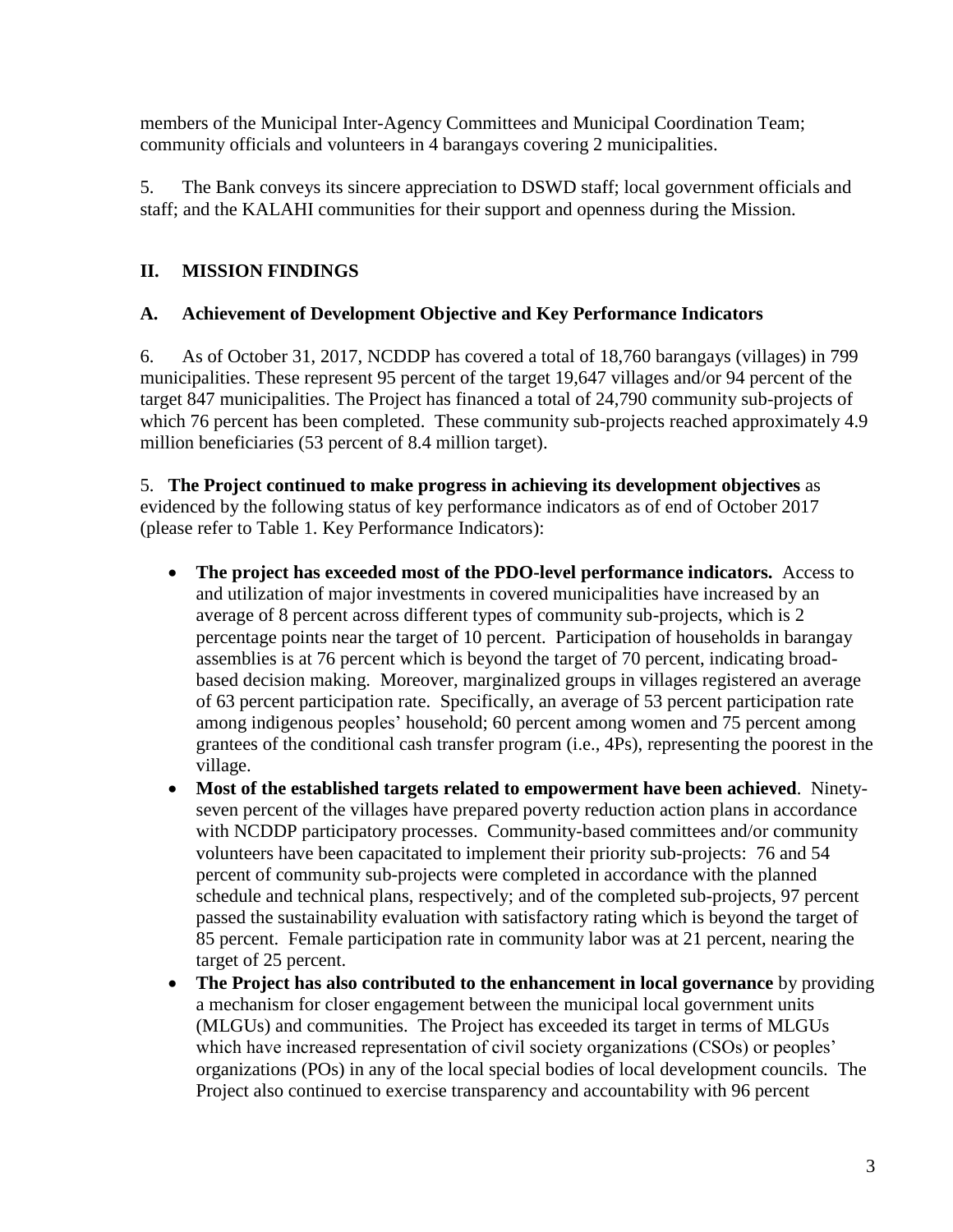resolution rate of grievances. However, the plan to train MLGU staff on participatory governance has yet to start in second quarter of 2018.

| <b>Performance Indicators</b>                    | <b>Closing Date Target</b> | <b>Current Progress</b> |
|--------------------------------------------------|----------------------------|-------------------------|
| <b>PDO</b> level                                 |                            |                         |
| % increase in access to and utilization of major | 10% across various         | 8%                      |
| investments in KC-NCDDP Municipalities           | sectors                    |                         |
| % of households in KC-NCDDP                      | 70%                        | 76%                     |
| municipalities with at least one member          |                            |                         |
| attending regular Barangay Assemblies            |                            |                         |
| % of members from marginalized groups            | 50%                        | 63%                     |
| in KC-NCDDP municipalities who attend            |                            | IPs: 53%                |
| regular Barangay Assemblies                      |                            | Women: 60%              |
|                                                  |                            | 4Ps: 75%                |
| <b>Empowerment</b>                               |                            |                         |
| % of KC-NCDDP barangays with poverty             |                            |                         |
| reduction action plans prepared in accordance    | 85%                        | 97%                     |
| with the KC-NCDDP participatory process          |                            |                         |
| % of KC-NCDDP community sub-projects             |                            |                         |
| completed in accordance with technical plans,    | 85%                        | 76% per schedule        |
| schedule and budget                              |                            |                         |
| % of completed KC-NCDDP sub-projects that        | 80%                        | 96%                     |
| have satisfactory or better sustainability       |                            |                         |
| evaluation rating                                |                            |                         |
| % of female participation in KC-NCDDP paid       |                            |                         |
| labor component during sub-project               | 25%                        | 21%                     |
| implementation                                   |                            |                         |
| Governance                                       |                            |                         |
| % of KC-NCDDP municipalities with municipal      |                            |                         |
| poverty reduction plans prepared in accordance   | 85%                        | 99%                     |
| with KC-NCDDP participatory process              |                            |                         |
| % of KC-NCDDP municipalities with increased      |                            |                         |
| membership of POs and CSOs in local              | 85%                        | 100%                    |
| development councils and special bodies (e.g.,   |                            |                         |
| BDC, PTCAs, local school boards, local health    |                            |                         |
| boards, peace and order councils)                |                            |                         |
| Number of KC-NCDDP municipalities w/ staff       |                            |                         |
| trained by DILG using the Local Governance       | 477                        | Will start in 2018      |
| modules.                                         |                            |                         |
| % of registered grievances satisfactorily        |                            |                         |
| resolved in line with the Grievance Redress      | 80%                        | 96%                     |
| System                                           |                            |                         |

#### **Table 1: Key Performance Indicators: Accomplishments as of October 31, 2017**

# **B. Implementation Progress By Components**

#### *Component 1: Barangay Sub-Grants For Planning and Investment*

**6. A total of 751 municipalities are in varying cycles and stages of the Community Empowerment Activity Cycle (CEAC).** Most of these municipalities are in the final phase of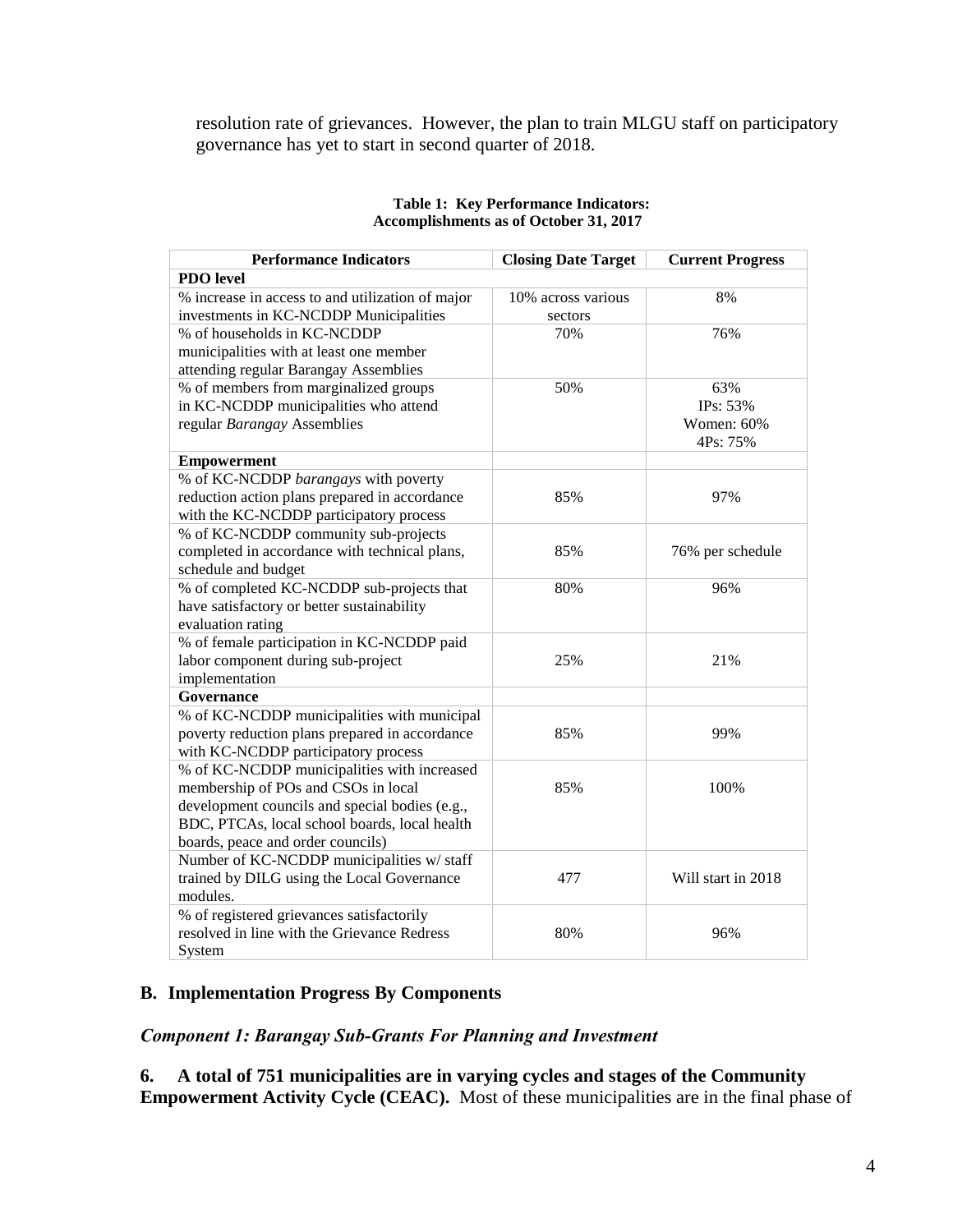completing their sub-project implementation. By 2018, only 179 municipalities will proceed to the succeeding cycle, with the rest having graduated or completed the maximum number of 4 cycles in every targeted poor municipality.

**7.** Nine out of 15 regions implemented social preparation within the standard 180 days. The Cordillera Administrative Region (CAR), Regions I, III and IV-B spent longer time for social preparation by almost 3 months. The duration of sub-project implementation (SPI), however, is much shorter than the standard of another 180 days thus, the whole CEAC was still completed within a year in almost all regions except in CAR, Regions I, IV-B and 5.

**8. In the process of implementing CEAC, NCCDP mobilized and trained a total of 235,285 community volunteers of which approximately 62% are women.** The majority of the community volunteers are within the age group of 31-60 years and have completed high school. These leaders were instrumental in leading the participatory situation analysis, preparing the detailed proposals, coordinating various aspects of sub-project implementation (e.g., labor, procurement, financial management) and ensuring broad participation in barangay assemblies. It is noteworthy that 59 percent of volunteers in leadership positions are women.

**9. As earlier mentioned, the average household participation rate in barangay assemblies is 76 percent which is more than the target of 70 percent.** Eleven out of the 15 regions reported participation rate within target with Regions IV-A, IX and XI registering the highest at 86 percent. Regions I, III, and CAR still have low participation rates as of October 2017 primarily due to difficult geographical conditions and inadequate skills of community workers, but more recent reports, during the mission field visits, indicated that Regions I and III have been able to comply with the standard as result of coaching and mentoring from regional supervisors

10. **NCDDP has financed a total of 24,790 community sub-projects in more than 18,000 barangays and with total cost of Php17.4 billion (US\$404million), benefiting about 4.4 million households.** At the time of the Mission, approximately 76 percent of all sub-projects were completed. Access services (e.g., village road, footbridge, footpath) continue to be the leading type of sub-project at 37 percent, followed by basic social services facilities (e.g. water system, school buildings, day care center, health stations) at 33 percent.

11.The sub-project implementation provided opportunities to engage 338,952 community labor with a cost of Php925 million (US\$21M) for compensation. About 21 percent of those who were involved as community labor were women.

12. During the Mid-Term Review in February 2017, the Mission learned that some regions accelerated the CEAC implementation mainly as a catch-up scheme since the disaster-response modality took more than 18 months to complete. Consequently, the start-up of the subsequent cycles was pushed back thus leaving limited period before the closing of the ADB loan which requires obligation of all community grants by end of December 2017 and disbursement by end of June 2018. To facilitate the utilization of the ADB community grants, some regions adopted the so-called "combo-combi scheme" which involved combining block grants from two cycles in one Municipal Inter-Barangay Forum or sub-project prioritization (combo) and/or initiating the subsequent social preparation before 80 percent of the SPI is completed per set standard which means overlapping of community activities. Since it has been established that the CEAC needs to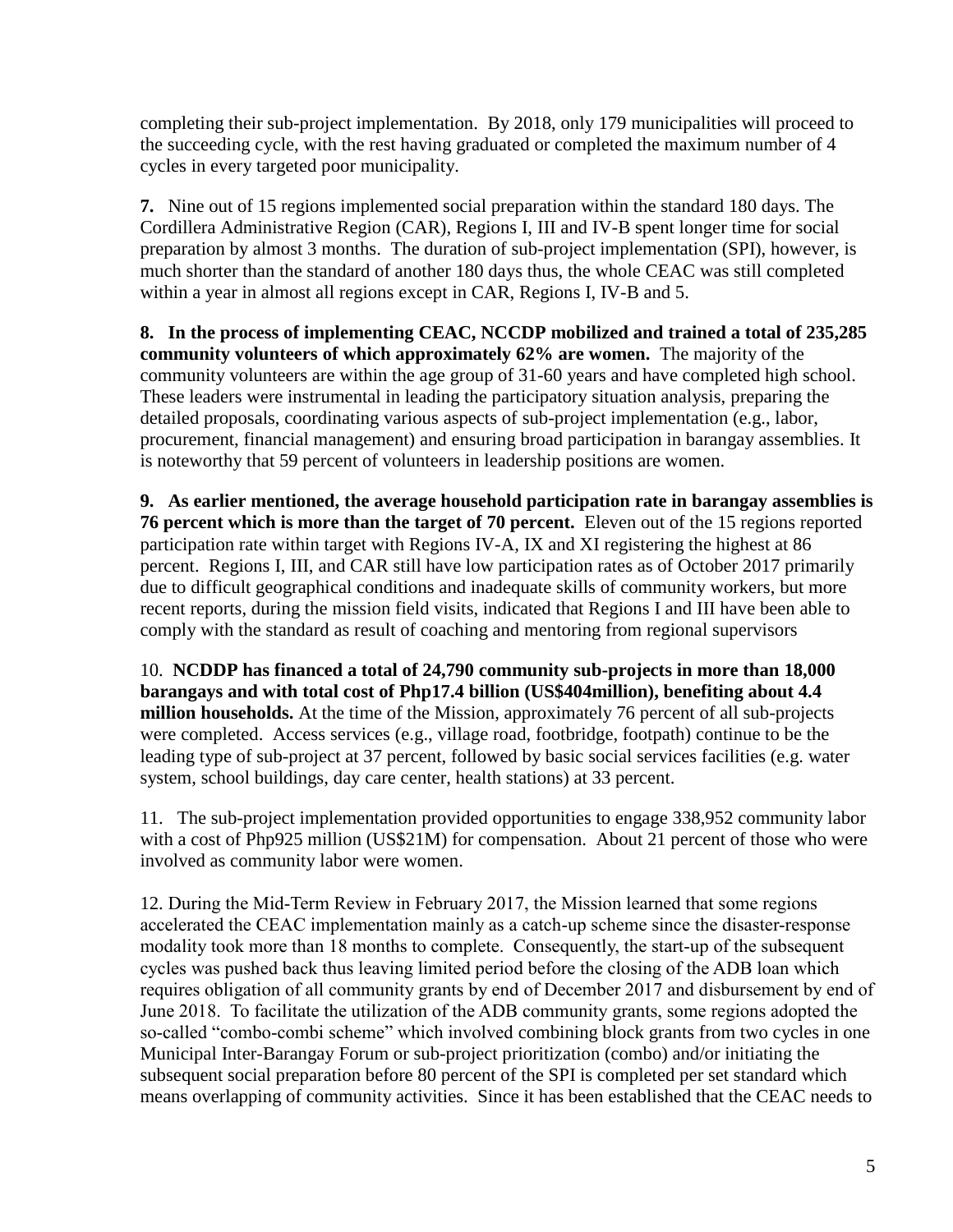be undertaken for 3-4 rounds to have an impact on poverty and to ensure that the MGLUs can gradually implement the participatory process of NCDDP, the "combo-combi" could undermine the overall impact of the project and increase the risk in terms of the quality of community mobilization as well as the technical aspect of the sub-projects.

13. Per agreements reached during the MTR, the NPMO discussed this issue with all regional project management teams (RPMT) during the Program Review and Evaluation Workshop (PREW) in March 2017, disallowing the "combo-combi" and instructing all RPMTs to back track on activities or undertake supplemental social preparation activities. This was followed-up by regional discussions which resulted in:(i) re-tagging of 40 municipalities some areas from ADB to WB financing to provide more time to do full CEAC; and (ii) identifying supplemental activities to undo or back-track on social preparation activities. The NPMO continues to monitor the implementation of supplemental activities and it was agreed that updates on this matter will be included in subsequent progress reports.

| Agreements                                                                                                              | Updates as of December, 2017                                                                                                                                                                                                                                                                                                                                                                                                                                                                                                          |
|-------------------------------------------------------------------------------------------------------------------------|---------------------------------------------------------------------------------------------------------------------------------------------------------------------------------------------------------------------------------------------------------------------------------------------------------------------------------------------------------------------------------------------------------------------------------------------------------------------------------------------------------------------------------------|
| Analyze O&M arrangements and<br>identify improvements. Share analysis<br>with WB for review                             | A review of existing KC-NCDDP O&M related-materials and<br>coordination with the Livelihood and Enterprise Project (ADB<br>grant) to build-on their ODM tools was conducted in August<br>2017.<br>Enhancement to O&M Groups Rapid Assessment Tools and<br>Guidelines was discussed in a workshop among regional<br>community-based infrastructure coordinators in November<br>2017. Copy of proceedings will be forwarded to Bank in<br>January 2018. A Meeting with WB Team will also be<br>scheduled to discuss draft enhancements. |
| Address shortcomings on SPs as<br>highlighted in independent review                                                     | Findings and recommendations of Technical Audit was<br>forwarded to the Engineering Sector and to RPMOs for action.<br>Recommendations related to completed sub-projects are being<br>coordinated with respective LGUs as part of their O&M<br>commitment. Shortcomings identified were highlighted among<br>Engineering Sector members to prevent similar problems for<br>re-occurring in other sub-projects.                                                                                                                        |
| Review recommendations to<br>strengthen Sustainability Evaluation<br>Tool (SET and send proposal to WB<br>for feedback) | This was part of the workshop in November 2017.                                                                                                                                                                                                                                                                                                                                                                                                                                                                                       |
| Undertake thematic review of<br>utilization of planning grants                                                          | M&E has yet to consider conduct of special study on<br>utilization of planning grants as part of its research agenda.                                                                                                                                                                                                                                                                                                                                                                                                                 |

14. Following are updates on other MTR agreements related to Component 1: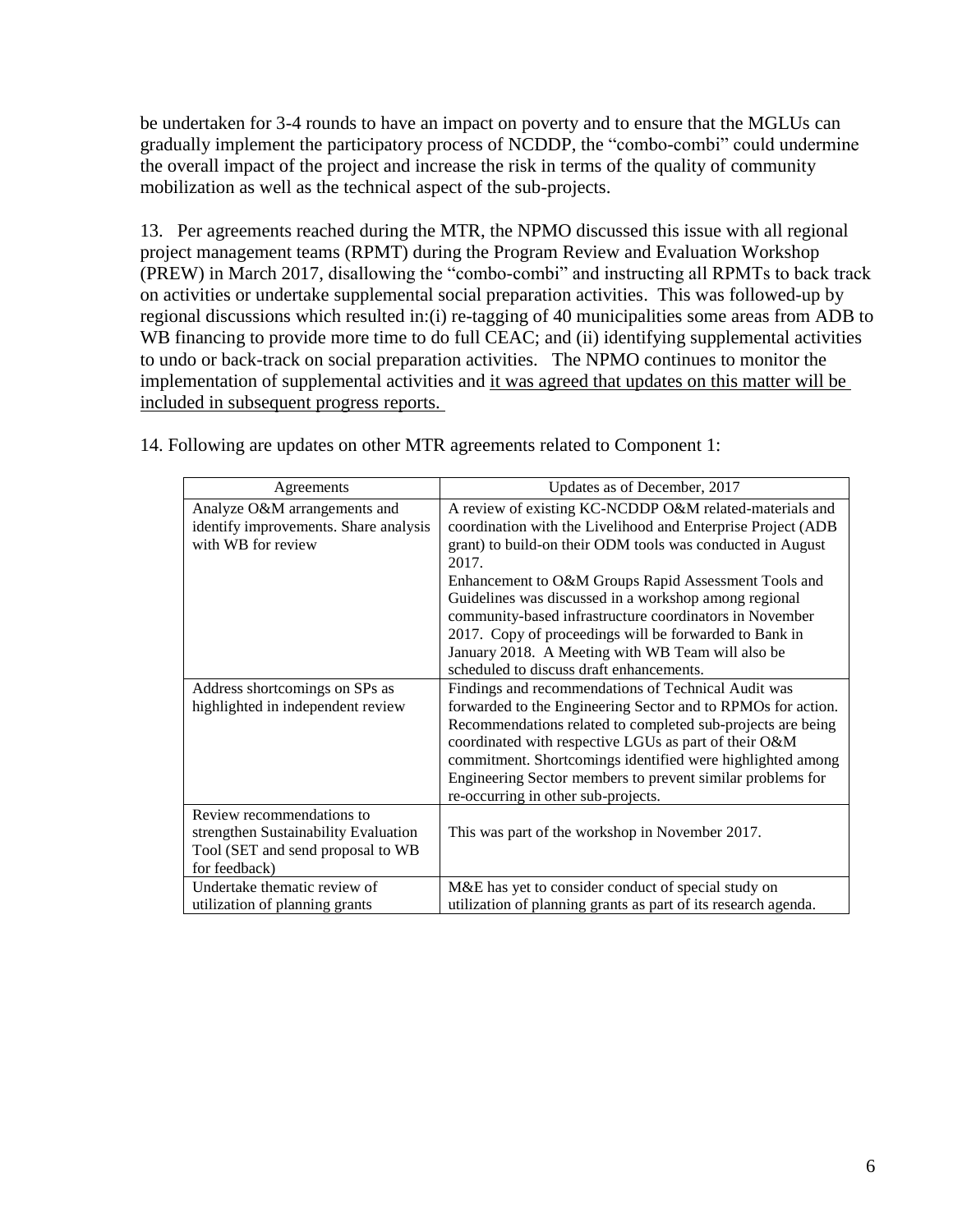# *Component 2: Local Capacity Building and Implementation Support*

15. As of October 2017, a total of 3,5276 staff comprising the Area Coordination Team (ACT) had been hired and trained, constituting 96% of target (Table 2). The reduced number of ACT staff as compared to end of December 2016, is due to the reduced staffing in Regions 4A, 4B, 5, 6, 7, 8 and Caraga Region. Further streamlining of staff is planned in mid- 2018 as more areas graduate from the project. The streamlining will mainly involve the closure of Sub-regional Project Management Offices (SRPMOs) except in Regions IV-B, VII and X, which will remain to have large numbers of municipalities. Supervision and technical assistance for ACTs in areas where the SRPMOs will be closing will be assumed by the Regional Project Management Team (RPMT) which may have additional support from former SRPMO staff, if deemed necessary. Agreement: NPMO to furnish World Bank with the complete staff complement for 2018 within the first quarter of 2018,

| <b>Position</b>                             | Plan | Actual | % Hired |
|---------------------------------------------|------|--------|---------|
| Area Coordinator                            | 614  | 589    | 98%     |
| <b>Technical Facilitator</b>                | 672  | 653    | 97%     |
| <b>Municipal Finance</b><br>Analyst         | 769  | 749    | 95%     |
| Community<br><b>Empowerment Facilitator</b> | 1472 | 1385   | 96%     |
| Total                                       | 3527 | 3376   | 96%     |

| Table 2: Hiring Status: Area Coordination Team |
|------------------------------------------------|
|------------------------------------------------|

16. All of the agreements reached during the MTR were implemented, highlights of which are as follows:

| Review planned scaling back of staff at regional<br>level and community level (ACT)                               | RPMOs were given the flexibility to utilize<br>non-grant funds to hire necessary ACTs and<br>S/RPMO staff depending on extent of<br>coverage, difficulty of area of assignment,<br>and capacity of Municipal Coordination<br>Teams. Copy of DSWD Memorandum<br>forwarded to the Bank |
|-------------------------------------------------------------------------------------------------------------------|--------------------------------------------------------------------------------------------------------------------------------------------------------------------------------------------------------------------------------------------------------------------------------------|
| Include orientation on IP guidelines and gender<br>mainstreaming guidance note in enhancement<br>training of ACTs | Done                                                                                                                                                                                                                                                                                 |
| Continue orientation and training on guidance<br>document CAA to ACTs and MCT                                     | Done                                                                                                                                                                                                                                                                                 |
| Convene all regional capacity building specialist<br>to design a core enhancement training for ACTs<br>and SRPMOs | Done                                                                                                                                                                                                                                                                                 |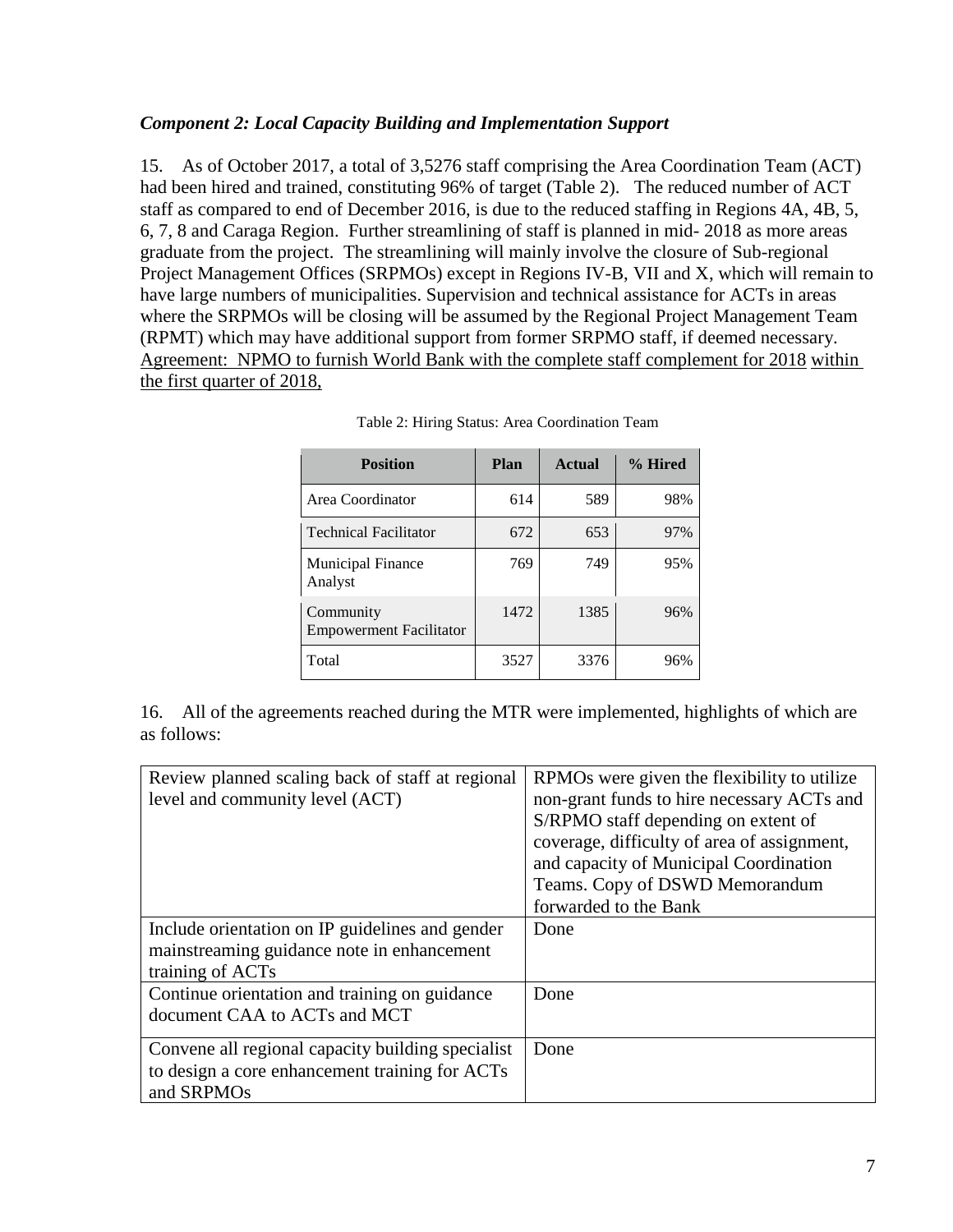| Assess the capacity building needs of MCTs and   Administration of Learning Needs |                                          |
|-----------------------------------------------------------------------------------|------------------------------------------|
| design a basic training program, including                                        | Assessment to MCTs using the online tool |
| learning materials                                                                | was started in October 2017.             |
|                                                                                   |                                          |

17. The Mission acknowledges the various capacity building or enhancement trainings for the NCDDP staff across regions. Training efforts have moved forward to involve the Municipal Coordination Teams (MCTs) which covered a total of 4,121 personnel for CEAC trainings and 3,570 personnel for non-CEAC trainings. It is interesting to note a broad range of non-CEAC trainings several of which are deemed related to CEAC such as Project Management Training for ACTs, Basic Emergency Response Training, MCT Skills Training on CDD implementation and sustainability; Community Organizing for MCTs, Personnel Development involving stress management and time management; and Workshop on Crafting CDD-LPP Harmonization Initiatives and Developing Municipal Program Implementation for LGU-led Municipalities.

18. The Mission also noted the efforts of the NPMO in enhancing the competency requirements for ACTs viz-a-vis their expected roles/tasks. Based on the enhanced competency matrix, the regional and national capacity building teams consolidated and analyzed the learning needs of the various project teams. The mission appreciates the initiative of NPMO to consolidate and synthesize the learning needs and prepare a more strategic learning agenda. This initiative is in line with the MTR agreement for NPMO to systematize the capacity building needs assessment particularly for ACT member since quality of CDD implementation is largely contingent on the effectiveness of facilitation. Identified priority learning needs are classified into three main areas: Managing KC-NCDDP Coordinating teams; Coaching and Mentoring for CDD; and Organizing for Sustainable CDD (for Community Empowerment Facilitators). Field visits and various reports still indicated the need to enhance the facilitation skills of the ACT members particularly in terms of building consensus in village assemblies and managing influence from elected officials to avoid elite capture.

19. Although the Project would not likely recruit new staff, the Mission recommended that the NPMO finalize the competency requirements for ACTs as a reference material that can be used by other agencies or LGUs should they implement CDD initiatives. Since a lot of areas will be going through the last 2 CEAC cycles, the Mission recommended that priority be given to enhancement trainings on effective facilitation of: (i) barangay assemblies to ensure more inclusive or broad-based decision making; (ii) community-managed committees to facilitate subproject implementation as platform for formation of community-based organizations; and (iii) municipal inter-agency committee meetings/activities to maximize technical assistance and facilitate integration of CDD elements in MLGU processes. Moreover, the Mission recommends using a case-based approach or on-the ground problem-solving technique to increase probability of immediate application which at the same time could serve as training on coaching/mentoring for SRPMO/RPMO field coordinators.

# *Component 3: Project Administration, Monitoring and Evaluation*

19. During the MTR, the Results Framework was reviewed and some revisions were agreed on. The DSWD has adopted the agreed revisions in its second and third quarterly progress reports for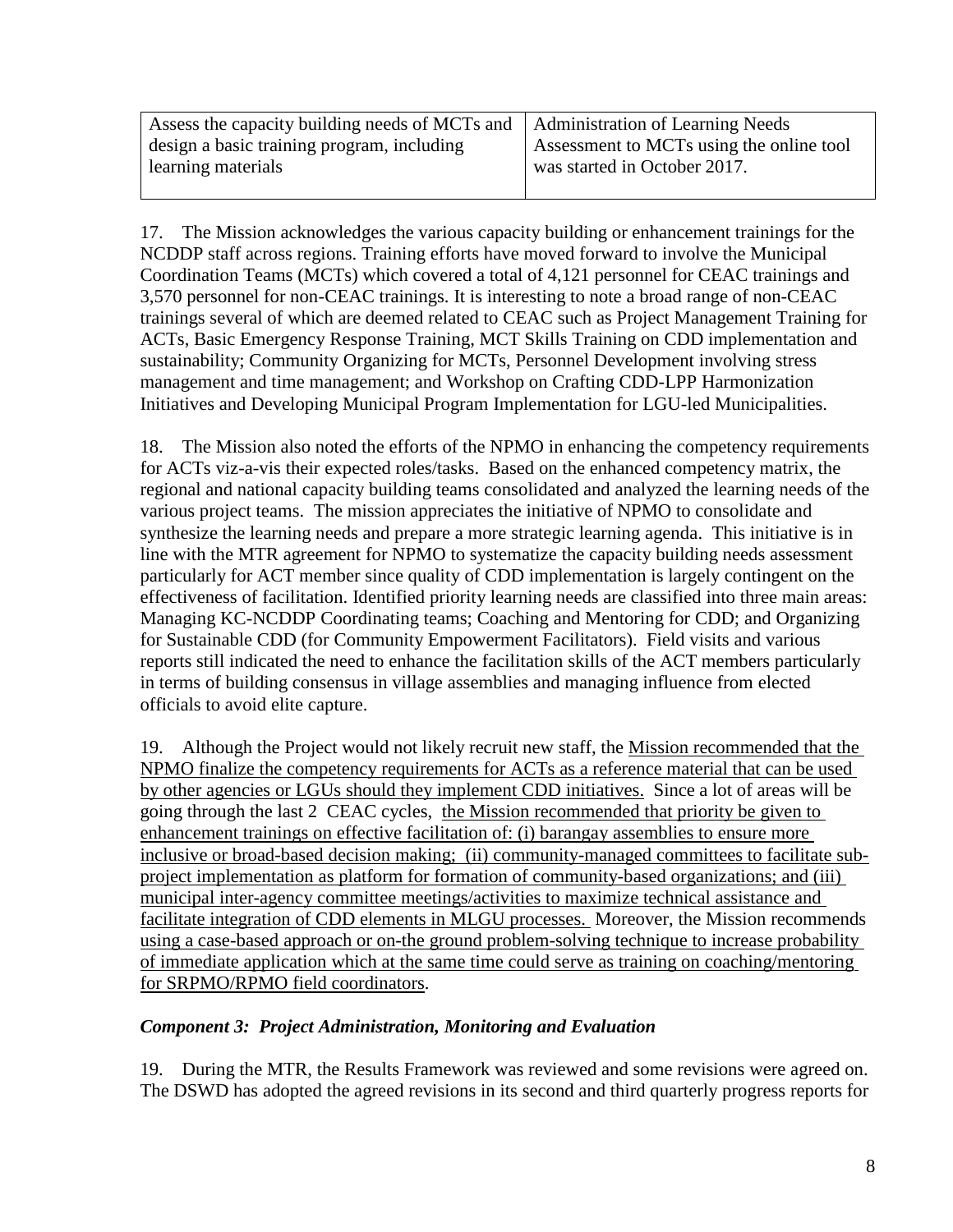2017. In this Mission, further revisions were agreed on with regard two KPIs as described below. A restructuring paper will be developed to formalize these agreed upon revisions.

| <b>Key Performance Indicators</b> | End of<br>Project     | Agreed<br><b>Changes</b>     | <b>Further changes in this Mission</b> |
|-----------------------------------|-----------------------|------------------------------|----------------------------------------|
| % of members from                 | <b>Target</b><br>40 % | during MTR<br>Target revised | Target revised to 50% since            |
| marginalized groups in KC-        |                       | to $65\%$ to                 | accelerated CEAC was adopted in        |
| <b>NCDDP</b>                      |                       | reflect higher               | 547 Yolanda-affected areas which       |
| municipalities who attend         |                       | baseline data                | did not require the standard           |
| regular Barangay Assemblies       |                       |                              | participation rate in assemblies       |
| % of KC-NCDDP community           | 85%                   | In future,                   | Further clarification on measuring     |
| sub-projects                      |                       | budget variation             | performance:                           |
| completed in accordance with      |                       | will not be                  | Measure for timeline/schedule is       |
| technical plans,                  |                       | measured as SP               | based on following standards:          |
| schedule and budget               |                       | budgets are                  | • SPs completed in 180 days from       |
|                                   |                       | fixed.                       | date of first tranche download to      |
|                                   |                       | Basis for time               | date of completion as planned;         |
|                                   |                       | and technical                | Measure for compliance to              |
|                                   |                       | variation                    | technical plan:                        |
|                                   |                       | assessment                   | • SPs with accomplished final          |
|                                   |                       | going forward                | inspection report which certifies      |
|                                   |                       | agreed with                  | that percent of SP physically          |
|                                   |                       | <b>DSWD</b>                  | completion against planned             |
|                                   |                       |                              | program of work                        |

20. The MIS continues to provide timely and adequate data for the decision-making at management levels. The M&E Unit has initiated the Outcome survey and data gathering as well as cleaning which are targeted to be completed by March 2018. Moreover, a research agenda for 2018 has been finalized which includes the review of Makamasang Tugon or MT (LGU-led implementation of CEAC), thematic review of the use of planning grants, and the study on community volunteerism. It was agreed that the TORs for the researches will be forwarded to the Bank for comments by February 2018.

# **C. Cross-cutting Concerns**

# *Convergence and Partnership Development*

21. Since 2011, NCDDP has been in partnership with other national agencies to implement sectoral programs that used CDD as a delivery mechanism for reaching the poorest municipalities and marginalized communities. These programs include the PAMANA program (a peacebuilding initiative) with the Office of the Presidential Adviser on Peace Process (OPAPP); the Construction of Classrooms for Lumads (CCL) with the Department of Education; and the Bottom-Up Budgeting Program with the National Anti-Poverty Commission (NAPC), Department of Budget and Management (DBM) and the Department of the Interior and Local Government (DILG). The table below shows the coverage and financing support for each program: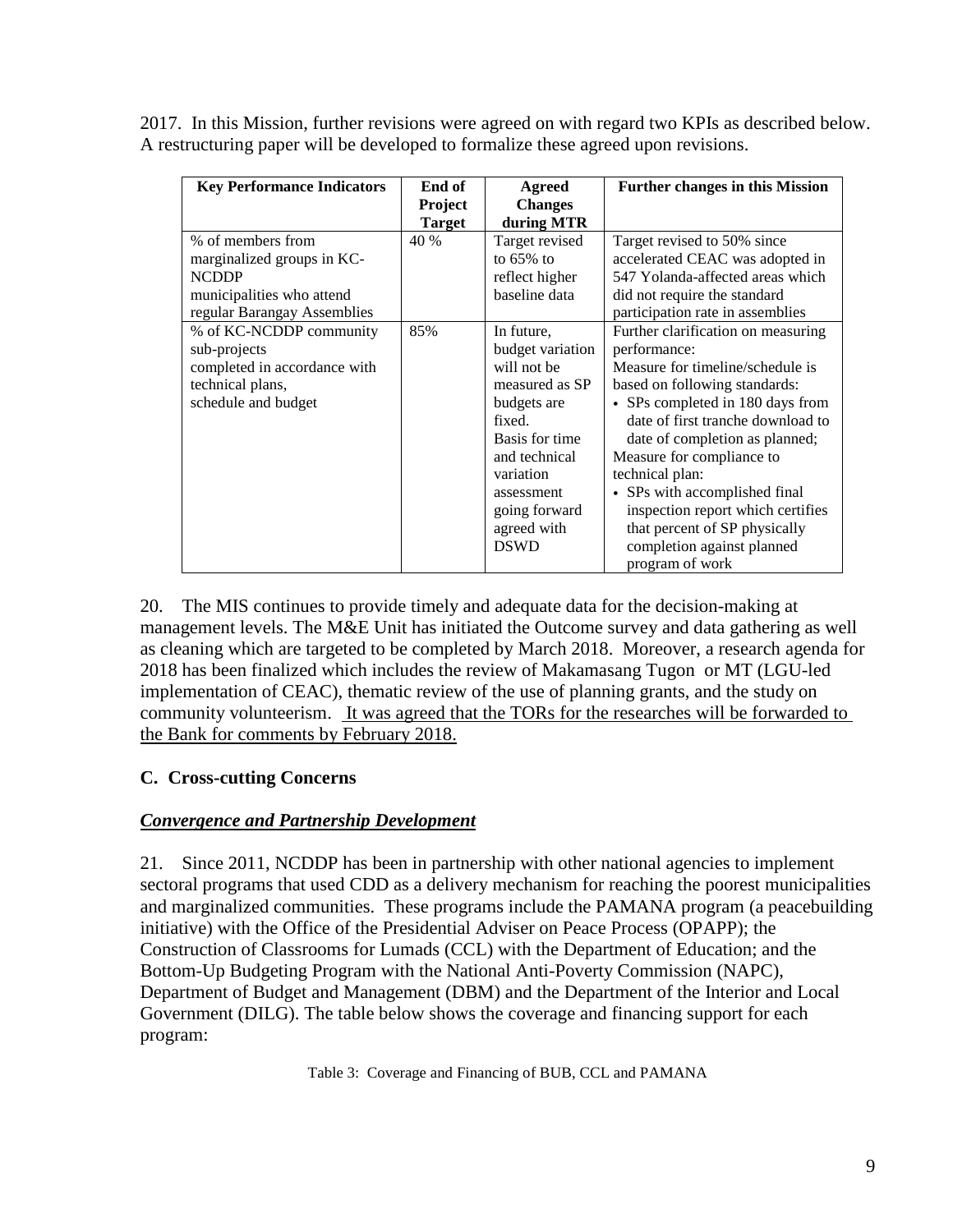22. All the aforementioned programs are winding down by end of 2017. The Mission recommended that the DSWD documents the experiences in implementing these convergence programs to elucidate the lessons learned in using CDD as delivery mechanisms for thematic/sectoral national programs particularly for purposes of reaching the underserved.

23. As part of its implementation arrangements, the NCDDP formed a National Inter-Agency Project Implementation Team (NIAPIT) in 2011 to provide technical guidance since the Project involves multi-sectoral interventions as well as to ensure coordination among the various community-based poverty reduction programs. During the first half of Project implementation, the NIAPIT provided valuable guidance in terms of sub-project standards as well as facilitated the NCDDP participation of their respective counterparts at the sub-national levels. In the long term, the inter-agency partnership was intended to promote CDD as an approach for local service delivery particularly for poor municipalities as part of the envisioned institutionalization. At the time of the Mission, the NPMO conducted a 2-day workshop to orient the NIAPIT about NCDDP since majority of the members were newly designated as a result of the change in administration and to review/revise its Terms of Reference. The NPMO targets to complete the enhanced TOR before the end of 2017 and seek approval of the NIAPIT by end of January 2018. The NPMO agreed to provide WB and ADB with the outputs of the Workshops and the revised TOR.

| Coverage              | <b>BUB</b>        | <b>CCL</b> | <b>PAMANA</b>            |
|-----------------------|-------------------|------------|--------------------------|
| No. of regions        | 18                |            |                          |
| No. of municipalities | 999               | 91         |                          |
| No. of barangays      |                   |            | 1,391                    |
| Financing (Php)       | 758.5 M<br>(2016) | 500 M      | 1,901.2 B<br>$(2011-16)$ |

# *Institutionalization*

24. In anticipation of NCDDP's closing by end of 2019, the NPMO has prepared a draft Successor Program. However, the OIC-Secretary Leyco informed the Mission that the proposed Successor Program has yet to be discussed by the DSWD Executive Committee. He also emphasized the need to review any successor program in the broader context of social protection and DSWD's mandate and core functions. Cognizant of the valuable lessons learned through more than 16 years of KC implementation as well as the strong support from LGUs, DSWD clarified, however, that the program will not be abruptly stopped. Nevertheless, it is important to clarify which dimension of CDD should rightfully be retained by DSWD considering its strategic competence and/or contribution to participatory poverty reduction initiative and which dimensions would be in better position to be mainstreamed in other agencies for which purpose, the DSWD should assume the role of policy/program advocacy.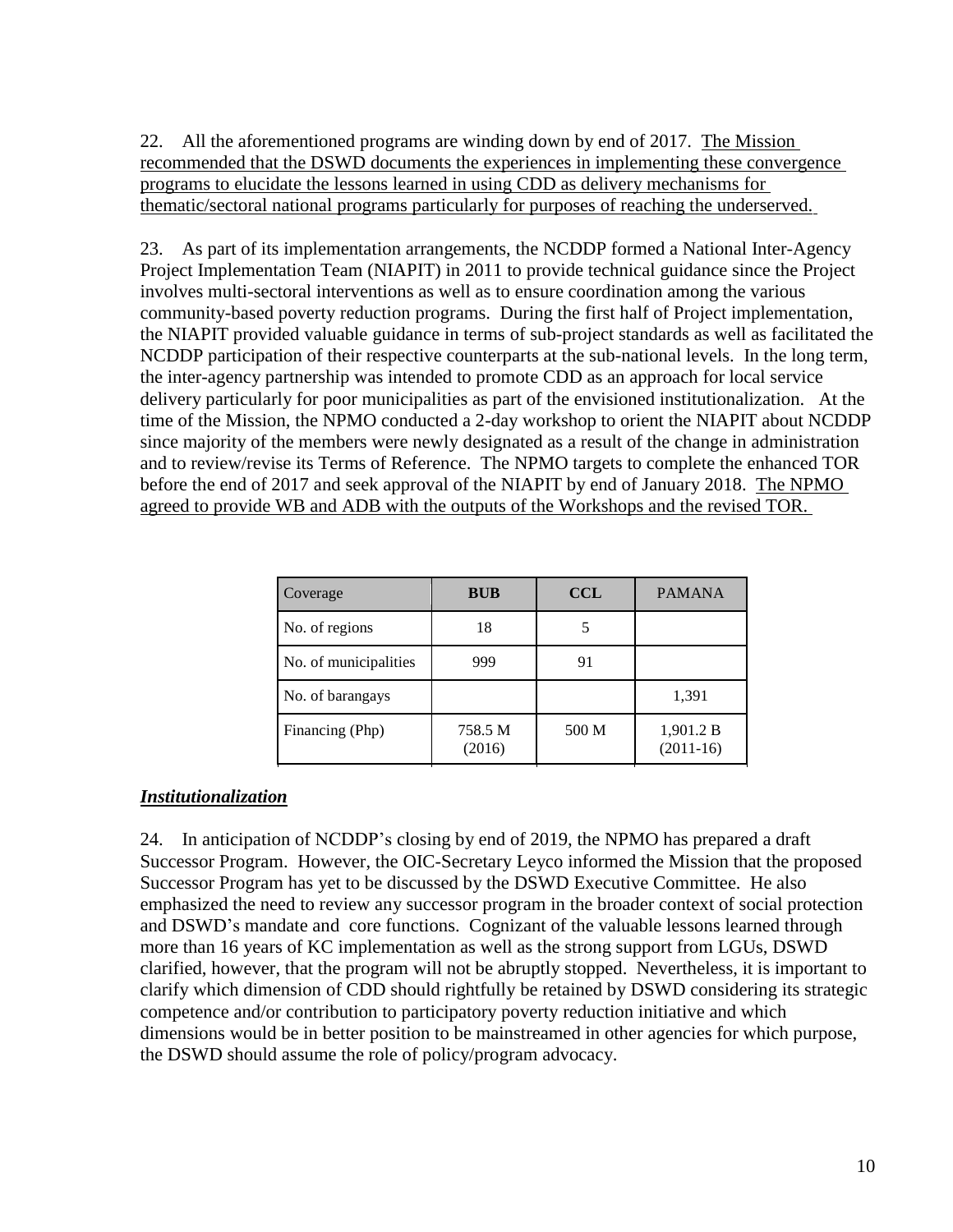25. On its part, the National Economic and Development Authority (NEDA) confirmed that CDD is articulated in the long-term plan "Ambisyon" as a strategy to improve access of marginalized/ disadvantaged communities to basic services and, in the process, enable the poor to participate in local governance (social inclusion). NEDA also agreed that there is a need to synthesize the lessons learned from more than 16 years of implementation.

26. The Mission recommended that DSWD focuses its effort on building consensus around the key parameters of its long-term vision for CDD as a development strategy which should involve other agencies, especially those that also implement CDD-related programs. Further, the Mission recalled that DSWD held a series of workshops/consultations among a broad number of national and local stakeholders to clarify the vision of CDD as a strategy as part of its preparation of NCDDP and more recently in 2014. It would be worthwhile to revisit the highlights of these consultations. Moreover, the Bank has undertaken various analytical work to provide policy/strategic options relation to mainstreaming CDD in local and national development which could be synthesized for policy discussions. Towards this end, it was agreed that the NPMO will convene a series of research colloquium/learning forums to share the various lessons learned on CDD and their implications for CDD institutionalization.

# *Governance and Anti-corruption (GAC) – Integrity Management Program*

27. On October 23, 2017, as part of pre-mission activity, the GAC WB Team member met with DSWD counterparts led by the Officer-in-Charge of Internal Audit Services (IAS), Ms. Marissa Fabricante, together with the Program Management Committee Representatives from the Office of the Ombudsman, Mr. Favila, and from the Office of the President, Atty Chito Montalban, to discuss the actions taken to the agreement during the June 2017 Mission (Table 4). These actions/agreements refer to the whole Department and would cover both NCDDP and the Social Welfare and Development Reform Project II, which is also a Bank-supported project.

28. The Mission took note of the following key items for DSWD Management consideration:

- The Special Order for the reconstitution of the Integrity Management Committee (IMC) was approved on June 13, 2017. The Bank recommends that when the new Secretary is appointed, the Special Order should be amended to include the change in the DSWD Leadership.
- Capacity building through trainings of the new members of the central and regional IMC, including the CSO members, are still to be conducted because of budgetary constraint. Although the trainings are budgeted for 2018, the Mission recommended that other projects and programs should be tapped to provide supplemental financial support considering that the integrity perception survey is DSWD-wide.
- The external and internal perception survey was delayed due to budgetary constraints. The DSWD Management requested that the Development Partners fund the surveys. the Bank Mission requested that the Terms of Reference for the Survey be shared with the Bank to explore options.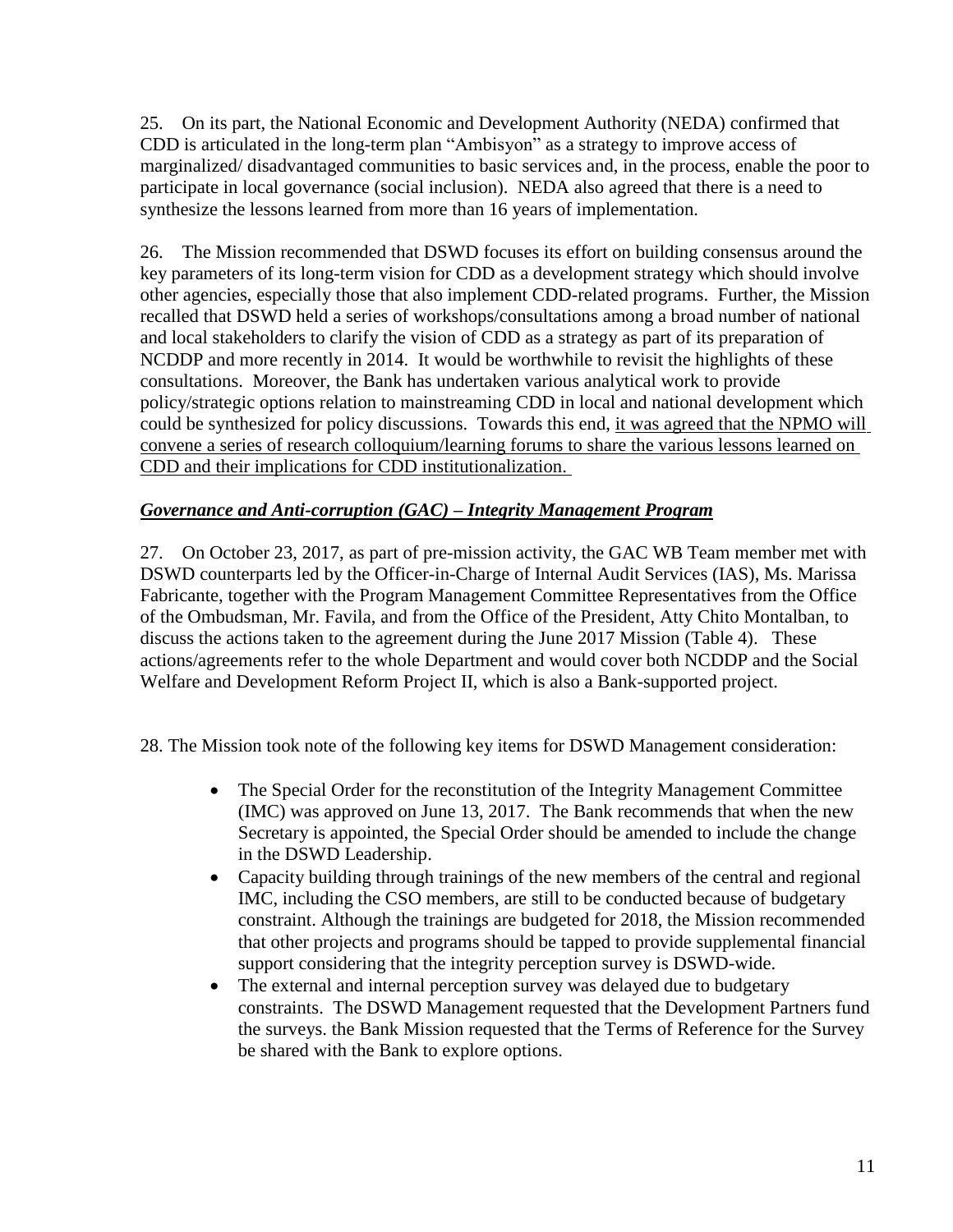| <b>Agreement</b> as of<br>June 2017 Mission                                                                                                                     | Update as of November 22, 2017                                                                                                                                                                                                                                                                                                                                           | <b>WB</b> Recommendation                                                                                                                                                                                                                                                                                                  |
|-----------------------------------------------------------------------------------------------------------------------------------------------------------------|--------------------------------------------------------------------------------------------------------------------------------------------------------------------------------------------------------------------------------------------------------------------------------------------------------------------------------------------------------------------------|---------------------------------------------------------------------------------------------------------------------------------------------------------------------------------------------------------------------------------------------------------------------------------------------------------------------------|
| Office Order reconstituting<br>the DSWD - Integrity<br><b>Management Committee</b>                                                                              | Done. The Special Order for the<br>reconstitution of the IMC was approved<br>on June 13, 2017. A copy was shared<br>with the Bank.                                                                                                                                                                                                                                       | When the new Secretary<br>is appointed, the Special<br>Order should be revised to<br>reflect the leadership<br>change following the<br>requirements of the IMP<br>Guidelines.                                                                                                                                             |
| DSWD-wide IMAP to be<br>submitted to and reviewed<br>by the Program<br>Management Committee<br>(PMC) comprising OMB<br>and OF                                   | Done. DSWD Integrity Management<br>Committee led by Assistant Secretary<br>Aleli Bawagan and the head of<br>Secretariat, Ms. Marisa Fabricante had<br>an exit conference last August 8, 2017<br>with PMC representatives from OMB<br>(Mr. Favila) and the OP (Atty.<br>Montalban). The revised IMP Version 2<br>was submitted to the PMC formally on<br>October 4, 2017. | The final IMP Version 2<br>be shared with the Bank<br>as part of the Project's<br>GAC Outputs,<br>particularly those<br>pertaining to SWRDP<br>integrity findings and<br>risks mitigation measures.                                                                                                                       |
| Conduct monitoring of the<br>implementation of the IMP<br>through spot checks of 6<br>key areas (Pantawid, KC,<br>SLP, Social Pension,<br>Supplemental Feeding) | Did not push through due to the IMP<br>version 2 finalization and budgetary<br>constraint. Tentatively scheduled in<br>September to December 2018                                                                                                                                                                                                                        | As IMP action plan<br>implementation involves<br>several programs and<br>projects, the IMC should<br>consider involving other<br>projects in the provision<br>of technical and financial<br>support.                                                                                                                      |
| Capacity building of the<br>new members of IMC and<br>secretariat and counterparts<br>in Regional IMC.                                                          | $M &E$ training done for members of<br>IMC and Secretariat. But the full IMP<br>trainings, that included the CSO and<br>regional IMC representatives are not yet<br>conducted. The trainings are budgeted in<br>2018 and tentatively, will be conducted<br>in March 2018.                                                                                                | As the IMP is a DSWD<br>wide program, consider<br>involving the other<br>project in the provision of<br>financial support to the<br>training activities.                                                                                                                                                                  |
| <b>Internal and External</b><br>Perception Survey on<br>integrity                                                                                               | Not yet done. The reason is insufficient<br>technical and financial support for the<br>survey. The IMC discussed the issue of<br>funding with the heads of the Project<br>Management of SWRDP2 and NCDDP.<br>The conduct of the survey is tentatively<br>scheduled in February to May 2018.                                                                              | <b>DSWD</b> Management<br>requested that funding for<br>the internal and external<br>survey be handled by the<br>donors. The Bank's TTL<br>replied that the Bank will<br>find ways to fund the two<br>surveys. The Mission<br>requested that the Terms<br>of Reference for the<br>Survey be shared with the<br>Task Team. |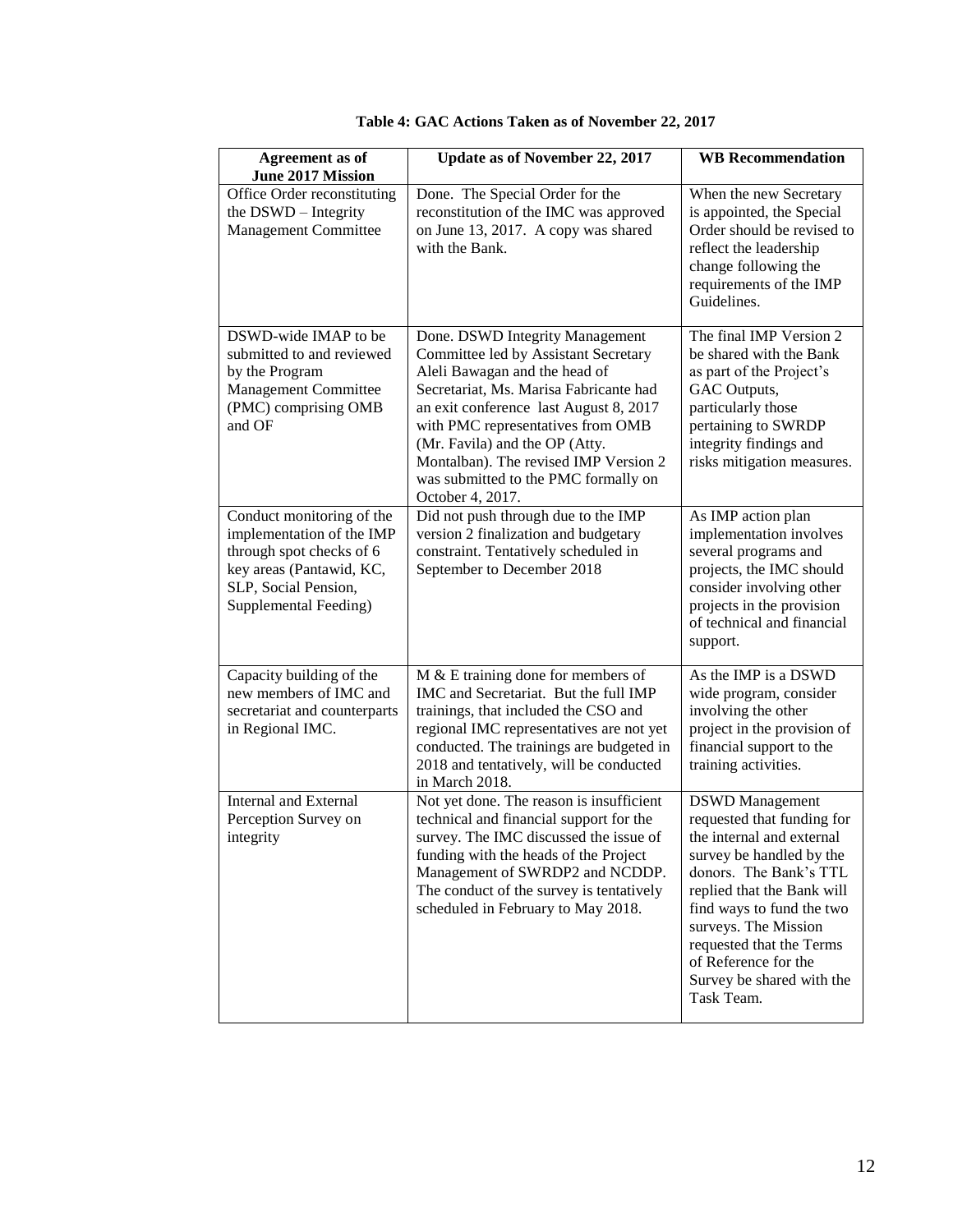# **D. Compliance to Covenants**

# *Procurement*

29. Most of the agreed actions in the MTR have been completed except for: (i) submission of the Updated Procurement Plan to the Bank for review and no objection; (ii) simplification of procurement documents and forms for the CPPM/CMP; and, (iii) translation and simplification procurement documents and forms in local language.

30. **Procurement Post Review.** The mission conducted post review of a few contracts handled by the Central Office and Field Offices of Regions IV-A and B. Overall, the sampled contracts substantially complied with the procurement provision of the Loan Agreement. The mainstreaming of procurement function from the NPMO to DSWD Procurement Service (PS) is being pursued to strengthen the capacity of PS to oversee, supervise and monitor community led procurement. Director Angelene Arabit-Tolentino shared with the Mission, the proposed creation of the Procurement Management Service that includes a Procurement Management Section in the Field Offices. In addition, the Mission suggested that a procurement transition plan be prepared by NPMO Procurement Unit, and submitted for approval by DSWD Management. Transfer of some positions and personnel should be considered. Future training should include the personnel of PS to ensure that they would be capacitated to take over the project's full procurement function. (Please refer to Annex B for detailed report.)

31. To further enhance transparency, competitiveness and efficiency, the following mitigation measures are recommended:

- i. Review of the Shopping procedures towards simplifying and achieving efficiency of completing the process following Section 3.5 of the Bank's Procurement Guidelines. As an additional control measure, the Bids and Awards Committee should verify the acceptability of the selected awardee's offer in comparison to reputable price indices prevailing in the region or particular area.
- ii. The DSWD Procurement Service to formulate actions to mitigate the issues relating to transparency, competitiveness and effectiveness as cited above. Eventually, the NCDDP procurement function will be mainstreamed to ensure sustainability. Hence, strengthening of DSWD's procurement system is of outmost importance. Thus, the Mission suggest that the Project funds be allocated to support, both technically and financially, the actions that Procurement Service will eventually decide to implement.

# *Financial Management*

32. Overall, financial management arrangements are in place and implementation is considered acceptable. Audit issues were properly addressed. Financial covenants (audit reports and interim financial reports) are generally complied with. Complete accounting records (disbursement vouchers and supporting documents) are kept and maintained at the NPMO, and are reviewed by the RPMOs reviewed. (Please refer to Annex C for detailed report.)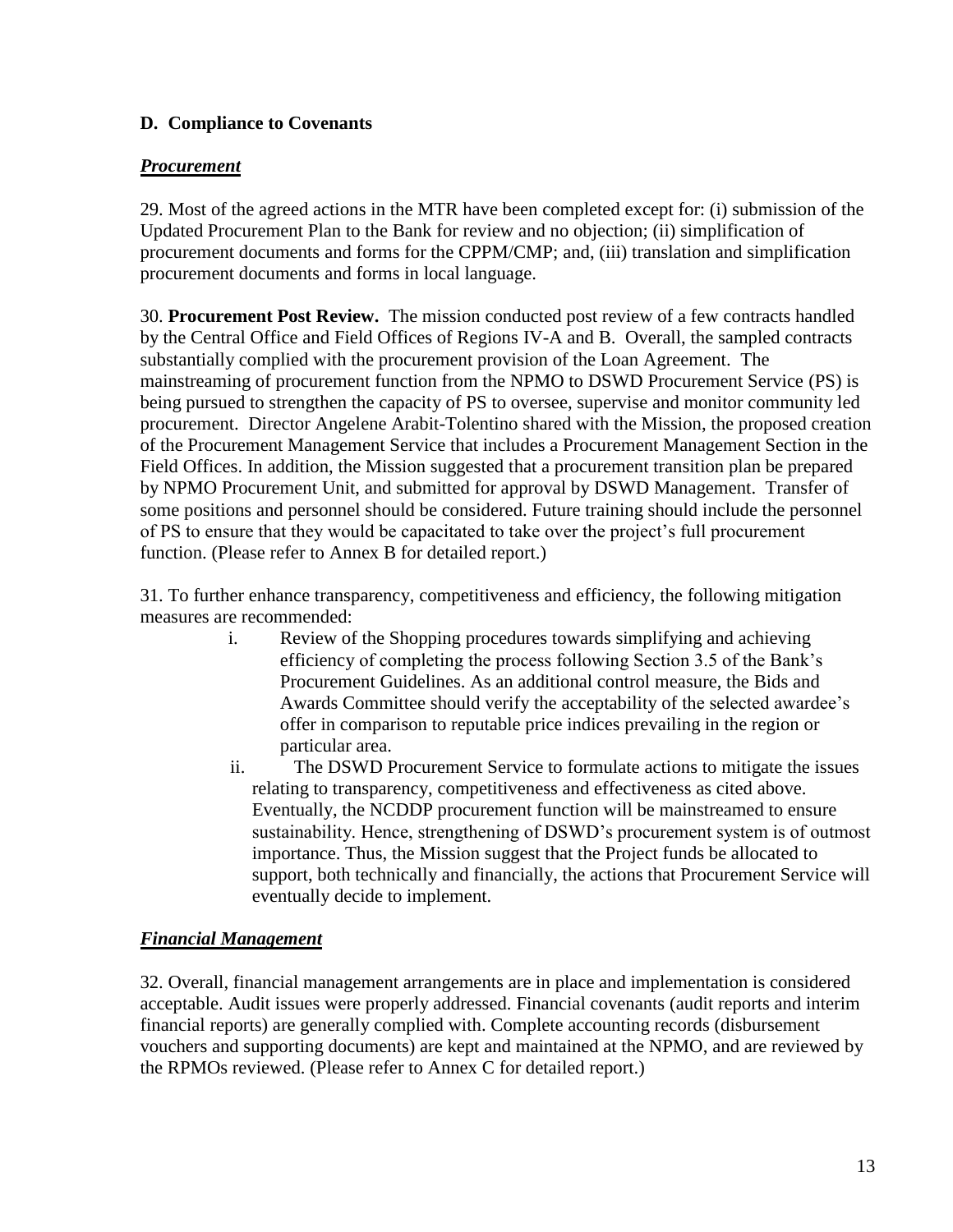33. *Status of Disbursements* - As of January 2018, disbursements under the WB loan totaled US\$392.74 million or 82 percent of the total loan amount of US\$479,000,000.00.

34. *Quarterly Interim Financial Reports* - The Interim Financial Reports (IFRs) for the periods ending March 31, June 30 and September 30, 2017 were submitted within the due dates.

35. *Annual Project Audited Financial Statements* - The audited Project Financial Statements and Management Letter for the year ended December 31, 2016 was received on June 30 (Financial Report on Designated Account) and July 4, 2017 (Financial Statements). The Commission on Audit (COA) rendered an unqualified opinion on the financial report of the Designated Account and an adverse opinion on the audited project financial statements due to certain deficiencies (i.e. weak internal control in the processing and release of checks, and custody of accountable forms). DSWD Management reported the following actions which were also included in the Management's comments of the audit report:

- a) The Management through Cash Division issued Stop Payment Order to LBP to prevent the unauthorized usage of the remaining unissued checks;
- b) DSWD requested the assistance of the National Bureau of Investigation (NBI) on the above matter; and
- c) DSWD already strengthen the internal control within the Financial Management Services – Cash Accounting Division in the processing of the financial transactions. In addition, the following actions were undertaken:
	- $\triangleright$  All unused checks are now kept in the vault and can only be accessed by the Chief Administrative Officer of Cash Division;
	- $\triangleright$  Inventory of unused check is being done monthly; and
	- ➢ Maintaining a logbook for the release of new checkbook wherein all releases are being logged and acknowledged by the concerned Cashiers.

# *Environmental and Social Safeguards*

# 36. **Overall compliance to the Environment and Social Safeguards Management**

**Framework:** The NPMO reported high compliance of Environment and Social Management Plan (ESMP) documentation across the various regions with several regions already reporting 99% ESMP submission. During the field visits, environmental and social safeguards documents were reviewed and were found to be generally in order and consistent with the agreed safeguards framework. The reviewed ESMPs were found responsive to the issues and risks identified in the environmental screening done during the subproject preparation stage. Community volunteers underscored the important role of the community facilitator in helping them to understand the Environment and Social Safeguards Checklist (ESSC) and for them to develop a relevant ESMP later. The mission also confirmed during the field visit that the O&M plans have been developed and safeguards-related tasks were implemented. Some enhancements on O&M were recommended including further training of O&M team to strengthen planning and implementation and to further capacitate volunteers to do appropriate cost estimates for the O&M plans.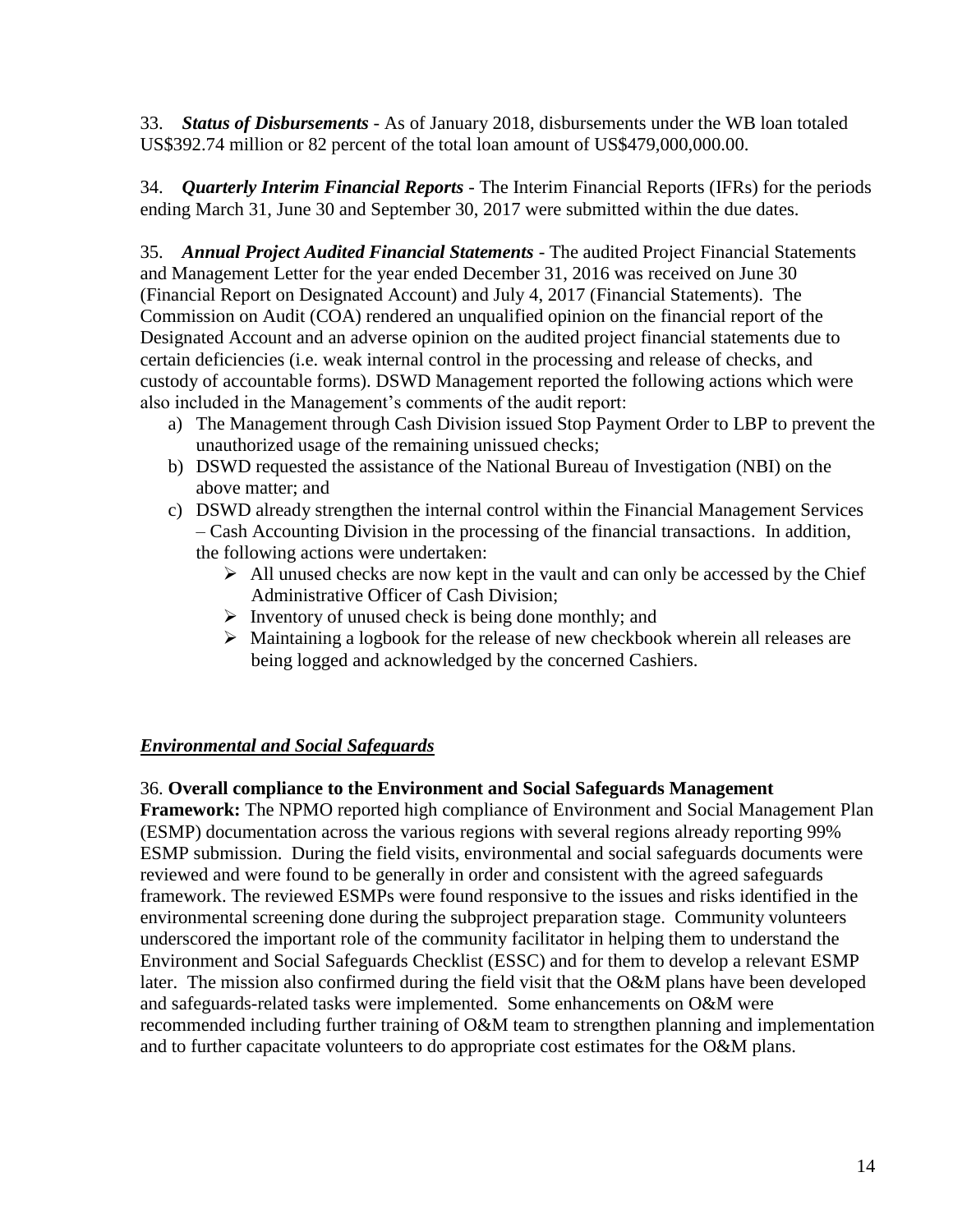37. As agreed with NPMO, ESMPs would be made more dynamic and more relevant to the subprojects. One step to accomplish this was to allow the community volunteers to update the ESMP matrix at least one month after construction where the implementation and effectiveness of mitigating measures listed in the ESMP will be assessed and enhanced whenever necessary. This updated ESMP will be made as a supporting document to the subproject completion report.

38. Specific to **compliance with all the social safeguards,** the Project continues to implement techniques and processes to ensure participation of indigenous peoples through-out the community mobilization processes. As earlier mentioned, participation rate among IPs is at 53 percent which is beyond the target of 50 percent. In terms of land acquisition, the identification of project sites and the needed land was facilitated through the project's participatory planning processes. The NPMO maintains a listing and classification of land acquisition/donations. Of 18,898 completed sub-projects, a total of 14,194 or 75 percent used government-owned land and covered by LGU resolutions or Department of Education (DepEd) certification in the case of school buildings; 4,713 sub-projects were on private and titled and covered by Deeds of Donations or usufruct agreements.

| <b>Agreements</b>                                                                                                                                                                                                                                                         | <b>Status as of December 13, 2017</b>                                                                                                                                                                                                                                                                                                                                                                                                                                                                                                                                                                                                                                                                                                                                                                                                                                                           |
|---------------------------------------------------------------------------------------------------------------------------------------------------------------------------------------------------------------------------------------------------------------------------|-------------------------------------------------------------------------------------------------------------------------------------------------------------------------------------------------------------------------------------------------------------------------------------------------------------------------------------------------------------------------------------------------------------------------------------------------------------------------------------------------------------------------------------------------------------------------------------------------------------------------------------------------------------------------------------------------------------------------------------------------------------------------------------------------------------------------------------------------------------------------------------------------|
| Update supervision protocol for<br>ESMP monitoring.                                                                                                                                                                                                                       | To enhance the ESMP implementation, the NPMO Safeguards Team<br>started doing purposive and random checks to monitor the implementation<br>of ESMPs in the various regions. In September 2017, a guidance note in<br>the conduct of spot checks for ESMP was issued by the NPMO with an<br>objective of ensuring that the safeguards instruments are being utilized and<br>complied with through regular monitoring and that the NPMO can provide<br>timely technical assistance to the RPMOs.<br>The NPMO is also simplifying the ESMP format that will allow the<br>community volunteers appreciate more the relevance and benefits of the<br>ESMP in the project implementation including its impact on project<br>sustainability through enhanced O&M. An updated facilitator's guide for<br>the preparation of the ESMP was also submitted to the Bank for further<br>review and comments. |
| Undertake a thematic review focusing<br>on: (i) quality of IP participation; (ii)<br>the extent to which the design and<br>implementation arrangements of the<br>SPs have been responsive/sensitive to<br>IP cultural realities; and (iii) trends in<br>land acquisition. | The concept notes of various thematic studies have been prepared with<br>funding support from ADB. The studies would focus on: (i) the nature and<br>extent of IP participation; and (ii) responsiveness sensitivity of the<br>program/SPs to IP cultural realities. Procurement of researchers-<br>consultants is on-going.<br>NPMO has also engaged consultants to conduct an external monitoring on<br>KC-NCDDP's compliance to IP and LARR safeguards. Inception Reports<br>were already submitted by the consultants. The TOR for the thematic<br>studies and Inception Report for the IP/LARR compliance will be shared<br>with WB.                                                                                                                                                                                                                                                       |
| Revisit DSWD's partnership<br>arrangement with National<br>Commission on Indigenous Peoples<br>(NCIP)                                                                                                                                                                     | Two consultation dialogues with tribal leaders (Mindanao and Luzon<br>cluster) were conducted in preparation for the MOA review.<br>Meeting with NCIP has been held in abeyance or deferred due to change in<br>composition of the NCIP Board of Directors.<br>original schedule for the MOA review for finalization in coordination with<br>NCIP is by October 2017. NPMO will re-schedule the meeting with NCIP<br>after completion of the external assessment during first quarter of 2018.                                                                                                                                                                                                                                                                                                                                                                                                  |

|                        | 38. Status of MTR agreements on safeguards: The following are the actions taken so far with |
|------------------------|---------------------------------------------------------------------------------------------|
| regard MTR agreements: |                                                                                             |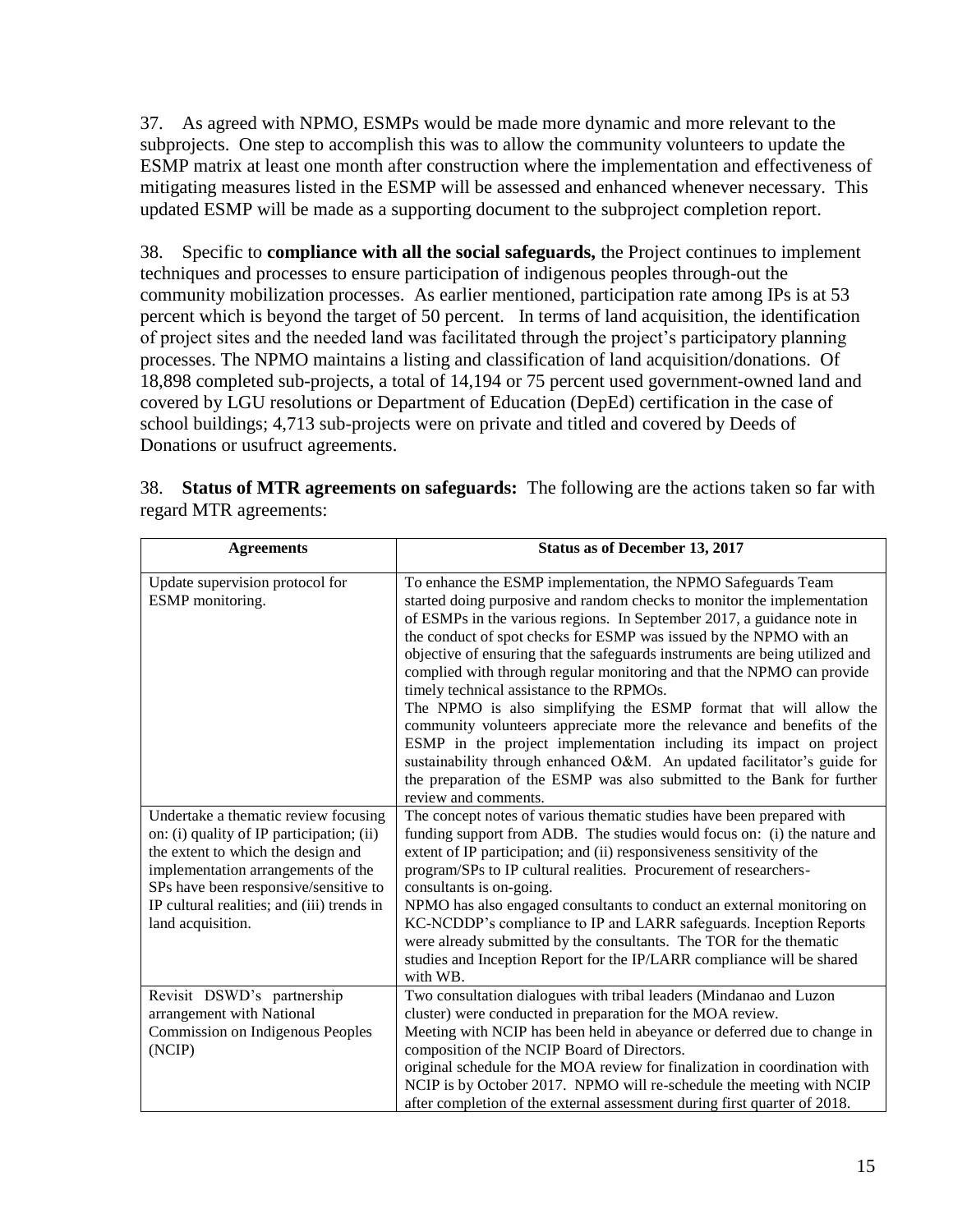39. **Other issues on safeguards:** The mission noted the NPMO's report on the safeguardsrelated issues scoped from the project's GRS. Two issues were flagged: one on the complaint lodged by a concerned citizen on the use of 'endangered trees' as an equity of the BLGU for a project and another on the nuisance brought about by stockpiling of aggregates during subproject construction. Based on reports from the concerned regional PMOs these issues have been satisfactorily resolved.

40. For water supply projects, it was consistently observed in the past missions that there were lacking arrangements on the regular water quality testing. To ensure that health of the community members is not compromised from drinking unsafe water from NCDDP subprojects, the mission recommended to NPMO the integration of water safety planning to the sustainability evaluation tool and that this be reinforced in the O&M of water supply subprojects (i.e., proper design and construction, safe O&M, and enhanced monitoring). It was agreed that the NPMO will send a memorandum to all Field Offices reminding them to monitoring periodic potability testing.

# **III. WORK AND FINANCIAL PLAN FOR 2018-2019**

41. The DSWD and Bank team discussed the financing position of project in view of completion by December 2019:

- a) The Forward Obligation Authority for the project provided for a total financing of PhP51.11 Billion of which Php40.16 B is from loan proceeds (LP) and Php10.94 B will be government counterpart (GOP). However, the Project became effective almost a year after the approval of the NEDA during which the FOA was issued. Furthermore, there is a substantial foreign exchange gains with peso-US\$ exchange of 1:48 as against 1:43 during project preparation. Consequently, the revised multi-year financing plan will amount to Php47.81 only.
- b) Specific to IBRD LP, budget appropriated until CY2017 totaled PhP40.01 Billion while budget utilization is at PhP37.90 Billion. Unutilized budget as of November 30, 2017, is at PhP2.10 Billion. Out of this amount, PhP48.2 million already lapsed but the remaining PhP2.06 Billion is expected to be utilized before the end of CY2017. For 2018 and 2019, the IBRD LP would be used solely for community grants (Component 1) while the other components would be financed from government counterpart. It is estimated that the Project will disburse community grants in the amount of Php3.13B and Php1.23B, in 2018 and 2019, respectively. Overall estimated utilization by end of 2019 is US\$450.25 M which is about 94 percent of the approved US\$477.80 M. At project completion, it is estimated that around US\$27.54 million of unprogrammed funds will be available due to foreign exchange gain and savings from completed subprojects.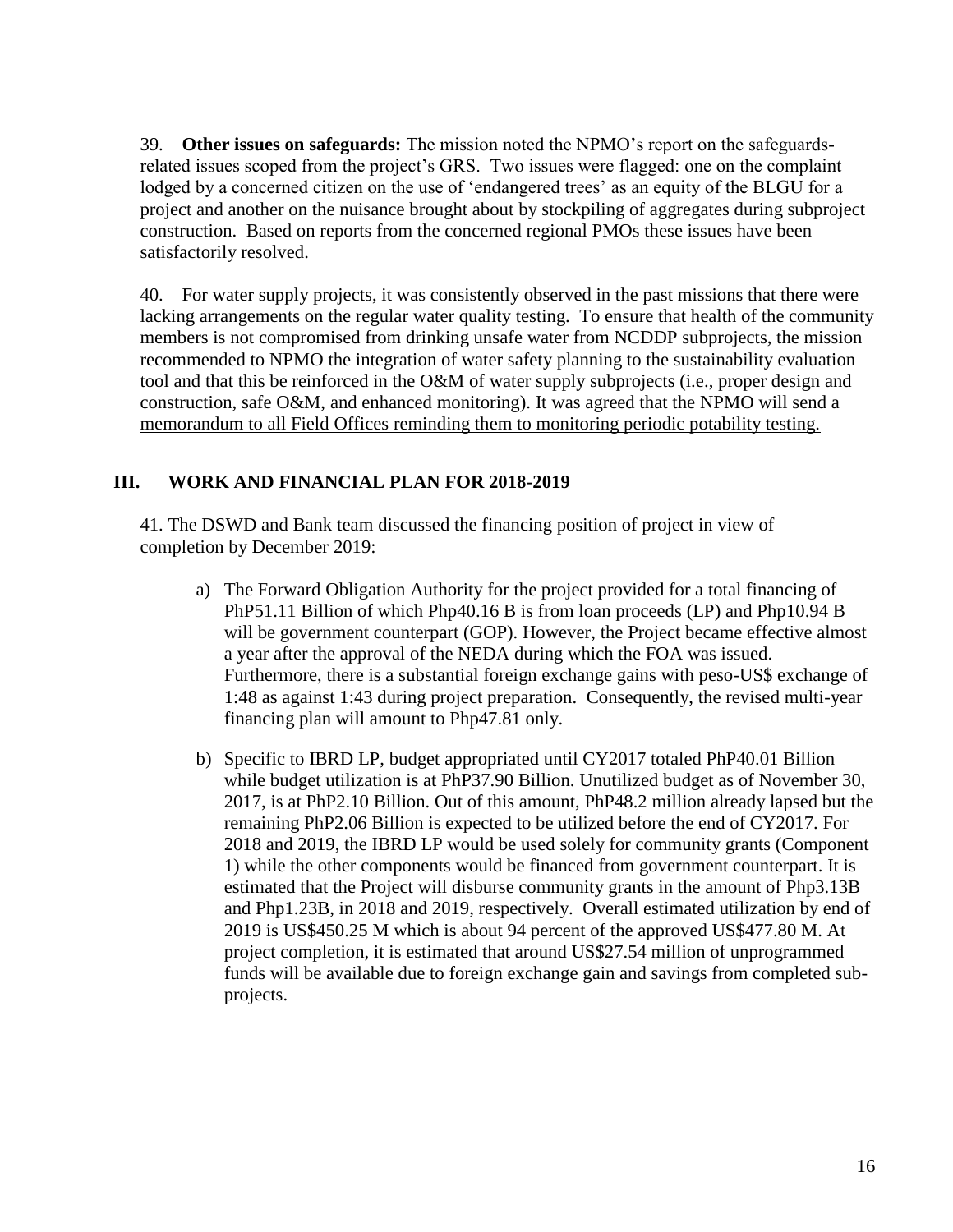42. For the remaining 2 years of implementation, the following are the major planning parameters:

- a) Major activities involve the completion of 3 cycles of CEAC in 243 municipalities in 2018 and 179 municipalities in 2019;
- b) 2018 operations will also involve carry-over of sub-project implementation with a value of PHp2.061 B which will almost double the community grant allocation of Php3.1B for 2018, indicating very heavy workload for ACTs;
- c) Major support services will include continuing enhancement trainings for ACTs as well as closer/frequent supervision and monitoring due to scale of operations and closing of ADB-financed operations;
- d) Staff complement will be substantially reduced starting in July 2018 due to closing of ADB-supported areas. This will largely involve reduced number of ACTs and closure of SRPMO except in Regions 4B, VII and X where the number of covered areas will remain high. Supervision and monitoring functions of SRPM will be revert to the RPMO. In regions where there is still a sizeable number of areas but not big enough to justify continued SRPMO operations, the Field Offices will be allowed to re-hire some SRPMO staff to ensure adequate monitoring/ supervision;
- e) Budget parameters for community grants will remain the same; and
- f) In terms of disbursement schedule, DSWD will continue to allow a buffer of 3 months or a 3-month advance estimates to allow sufficient time from withdrawal to transfer of funds to project designated account.

43. Given the technical discussions that transpired, the DSWD and the Bank agreed to include the following planning considerations for the remaining implementation period:

- a) Since there are nearly 2,000 sub-projects that have yet to be completed under ADB financing, DSWD would determine by end of March 2018 if some of the SPs could realistically be completed by end of June 2018 or would need to be retagged for WB financing;
- b) The NPMO would revisit its assumption/parameters for staff complement based on: (i) preliminary assessment of Makamasang Tugon or LGU-led cycle  $(4<sup>th</sup>$  cycle) which indicated that there might be need to extend the services of the ACTs in areas where the LGUs are not prepared or does not have sufficient capacity to implement CEAC. NPMO is undertaking a more thorough assessment of MT in 2018 as basis for final decision; (ii) some of the hand-over activities and/or post-CEAC activities such as functionality audit of SPs might necessitate extension of ACT services for another 6 months; (iii) the volume and overlapping of communities in 2018 might spill over to 2019 and could also necessitate retaining the services of some ACTs longer than originally projected;
- c) In the course of the technical discussions, the DSWD agreed to explore the following new activities to possibly utilize the balance in LP: (i) trigger the disaster response operations modality (DROM) for disaster-affected areas; (ii) pursue pilot-testing in semi-urban areas or CDD for livelihood/enterprise development; (iii) preparatory activities, including analytical work, consultations and trainings in preparation for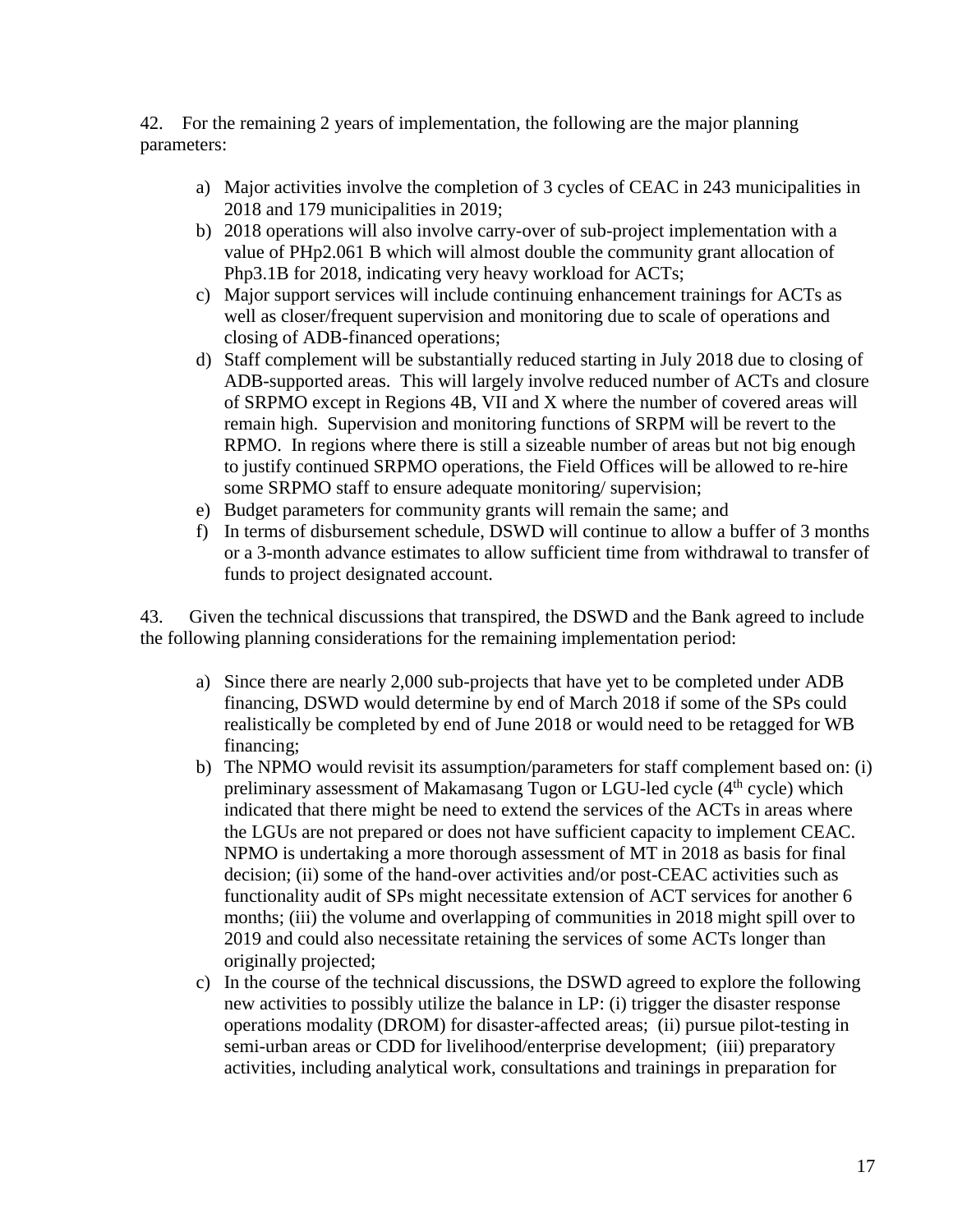institutionalization; and (iv) finance additional sub-projects since there is existing protocol on use of unutilized grants or savings from community grants;

d) The NPMO also informed the Bank that it is considering the possibility of requesting for a 1-year extension of the Project to ensure that all SPs are completed within standards. A proposed extension would inherently include provisions for staff complement with corresponding budget allocation

44. The NPMO informed the Mission that the 2018 detailed Work and Financial Plan would be submitted to the Bank during the first week of January 2018. Further, the DSWD agreed to study all the options/recommendations for consideration of the DSWD-EXCOM as well as the Project National Steering Committee. DSWD will inform the Bank of its decisions on or before the next mission which is tentatively scheduled in the last weeks of April 2018 (keeping in mind that there will be local election in May 2018) to ensure that proposed adjustments in the work plan would still be timely and feasible for the remaining period of implementation.

#### **IV. Summary of Agreements/Recommendations**

| Agreements/Recommendations                                                      | <b>Target Completion Date</b> |
|---------------------------------------------------------------------------------|-------------------------------|
| Enhancement to O&M Groups Rapid Assessment Tools and Guidelines was             | Within January 2018           |
| discussed during recent workshop among regional community-based                 |                               |
| infrastructure coordinators in November 2017. Copy of proceedings of the        |                               |
| workshop will be forwarded to Bank. A Meeting with WB Team will also            |                               |
| be scheduled to discuss draft enhancements.                                     |                               |
| M&E to share TORs for special study on utilization of planning grants 2018.     | Within 1Q 2018                |
| NPMO to furnish WB with complete staff complement for 2018                      | February 2018                 |
| Recommended that NPMO finalize competency requirements for ACTs as a            | For consideration             |
| reference material that can be used by other agencies or LGUs should they       |                               |
| implement CDD initiatives.                                                      |                               |
| Recommended that priority be given to enhancement trainings on effective        | For consideration             |
| facilitation of (i) barangay assemblies to ensure more inclusive or broad-      |                               |
| based decision making; (ii) community-managed committees to facilitate          |                               |
| sub-project implementation and, (iii) municipal inter-agency committee          |                               |
| meetings/activities to maximize technical assistance and facilitate integration |                               |
| of CDD elements in MLGU processes.                                              |                               |
| TORs for the researches on volunteerism and Tier 2 process documentation        | February 2018                 |
| will be forwarded to the Bank for comments.                                     |                               |
| Recommended that DSWD documents the experiences in implementing                 | TBD by DSWD                   |
| these convergence programs to elucidate the lessons learned in using CDD        |                               |
| as a delivery mechanisms                                                        |                               |
| NPMO agreed to provide WB and ADB with the outputs of the NIAPIT                | January 2018                  |
| Workshops and the revised TOR.                                                  |                               |
| NPMO will convene a series of research colloquium/learning forum to share       | 1Q 2018                       |
| the various lessons learned on CDD and their implications to CDD                |                               |
| institutionalization.                                                           |                               |
| Updated procurement plan for submission to the Bank                             | on or before Dec. 31, 2017    |
| Review of the Shopping procedures towards simplifying and achieving             | TBD by DSWD                   |
| efficiency of completing the process following Section 3.5 of the Bank's        |                               |
| <b>Procurement Guidelines</b>                                                   |                               |
| TOR for the thematic studies and Inception Report for the IP/LARR               | January 2018                  |
| compliance will be shared with WB.                                              |                               |